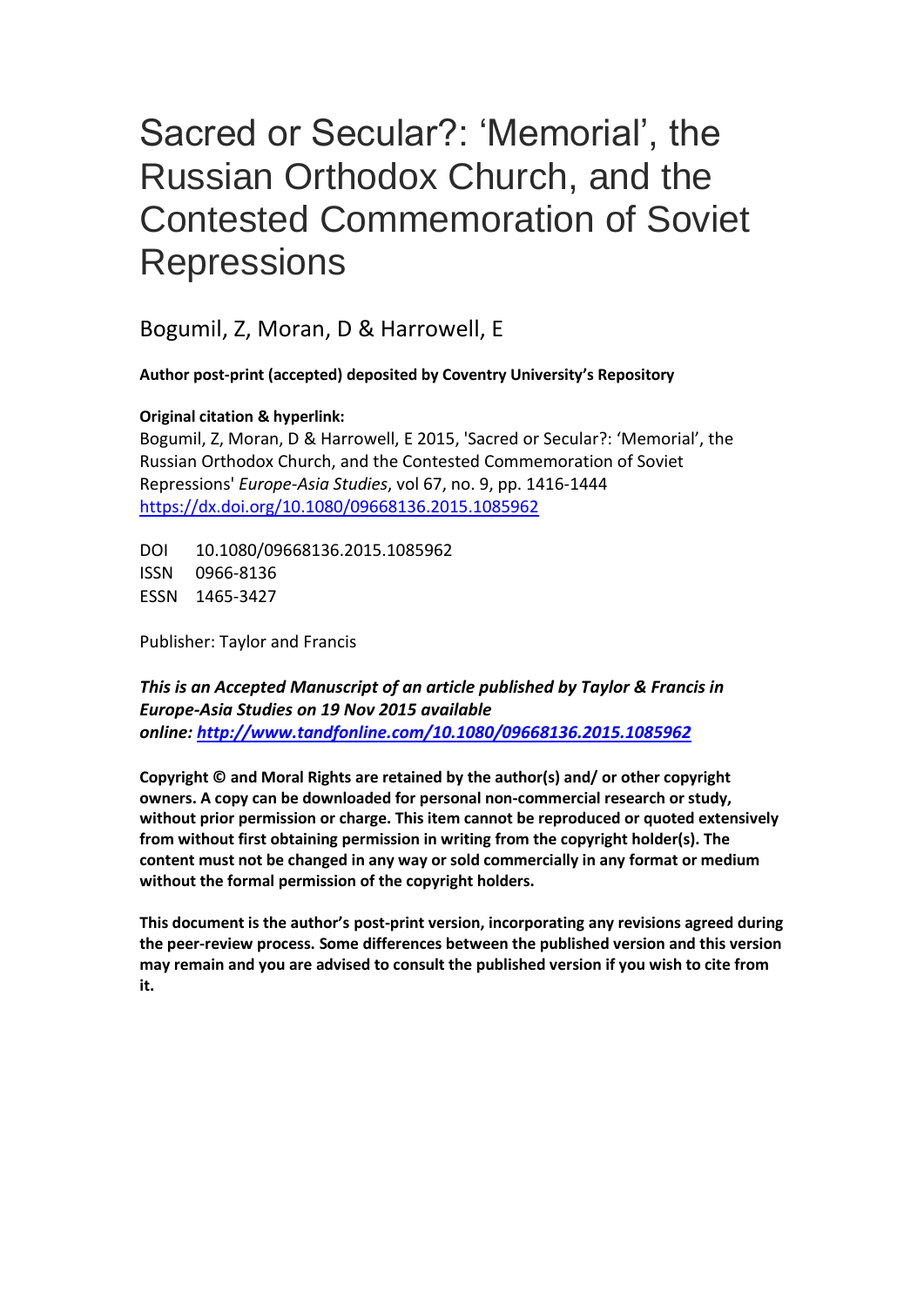#### **Sacred or Secular? 'Memorial', the Russian Orthodox Church, and the Contested Commemoration of Soviet Repressions**

Zuzanna Bogumił, Dominique Moran & Elly Harrowell

IN THIS ARTICLE WE ARGUE THAT TO UNDERSTAND THE contemporary form of Gulag memory in the Russian Federation it is necessary to focus on the late perestroika and early post‐Soviet periods as a critical moment of social and cultural change when the 'nation's lens' on its past altered radically, and collective, post-Soviet memory of Stalinist repressions started to take form (Hochschild 2010, p. 87). Nevertheless, the Gulag past had been discussed in some social circles earlier, during Khrushchev's Thaw, when the process of prisoner rehabilitation started (Adler 1993, 2004; Smith 1996; Sherbakova 1998). The following 30 years 'were marked by inconsistent moves that revealed as much as they obscured' (Etkind 2009, p. 634). Thus, it was only at the end of the 1980s that 'new revelations documented the processes, institutes, and personalities of terror with unprecedented detail' (Etkind 2009, p. 645). In the absence of a coherent notion of post-Soviet identity, many interest groups sought to narrate the past in their own way (Forest & Johnson 2002, p. 528), and to imbue it with new significance and meaning.

As we will show in this article, the specificity of the collective memory of Soviet repressions is that it crystallised through a process of memorialisation of significant Gulag sites. We focus, however, only on memory projects led by the 'Memorial' Society and the Russian Orthodox Church because, as we will show, these organisations assumed a leading role in shaping the collective memory of Soviet repressions through the ways in which they marked Gulag sites for commemoration. Initially, during the anti‐Communist protests of the late Soviet period, they had jointly proclaimed their slogans: democratic messages mostly voiced by 'Memorial', and nationalistic messages expressed by the Russian Orthodox Church (Barner‐Barry 1999, p. 101). However, when they began independently to form their own interpretations of the past and to erect their monuments in significant sites of Soviet repression, their paths increasingly began to diverge. Although the framing of their interpretations of the past was fixed by the mid‐1990s, over time one dominant visual narrative has emerged, and today, we argue, one visual language of memorialisation has taken precedence, with implications not only for how the Gulag period is remembered in Russia, but also for the contested contemporary interpretations of the Soviet and particularly the Stalin eras (Oushakine 2007; Nikolayenko 2008; Shlapentokh & Bondartsova 2009). These commemorations take place in the absence of any 'official' state public commemoration policy for the repressions. As Anstett (2011) notes, there has been a lack of direct sustainable government intervention, either federal, regional, $1$  or local, in the field of national heritage, aimed at preserving the emblematic sites of the Gulag, and Russia still lacks a national museum to the Gulag.

The article unfolds as follows. First, we discuss the notion of collective memory, and the connection between landscape and memory. Next, we give some background to the two memory actors, 'Memorial' and the Russian Orthodox Church, before briefly discussing the methodology used to generate the data presented in the article, and focusing on the four sites of memory themselves. The sites of memory selected for study here are: the Solovetskii Islands—widely considered to be the

 $1$  An exception is the Pokayanie Foundation in Syktyvkar, sponsored by the government of the Komi Republic. One of its projects is described later in this article. For more about memory projects founded by the Pokayanie Foundation, see Bogumił (2012b)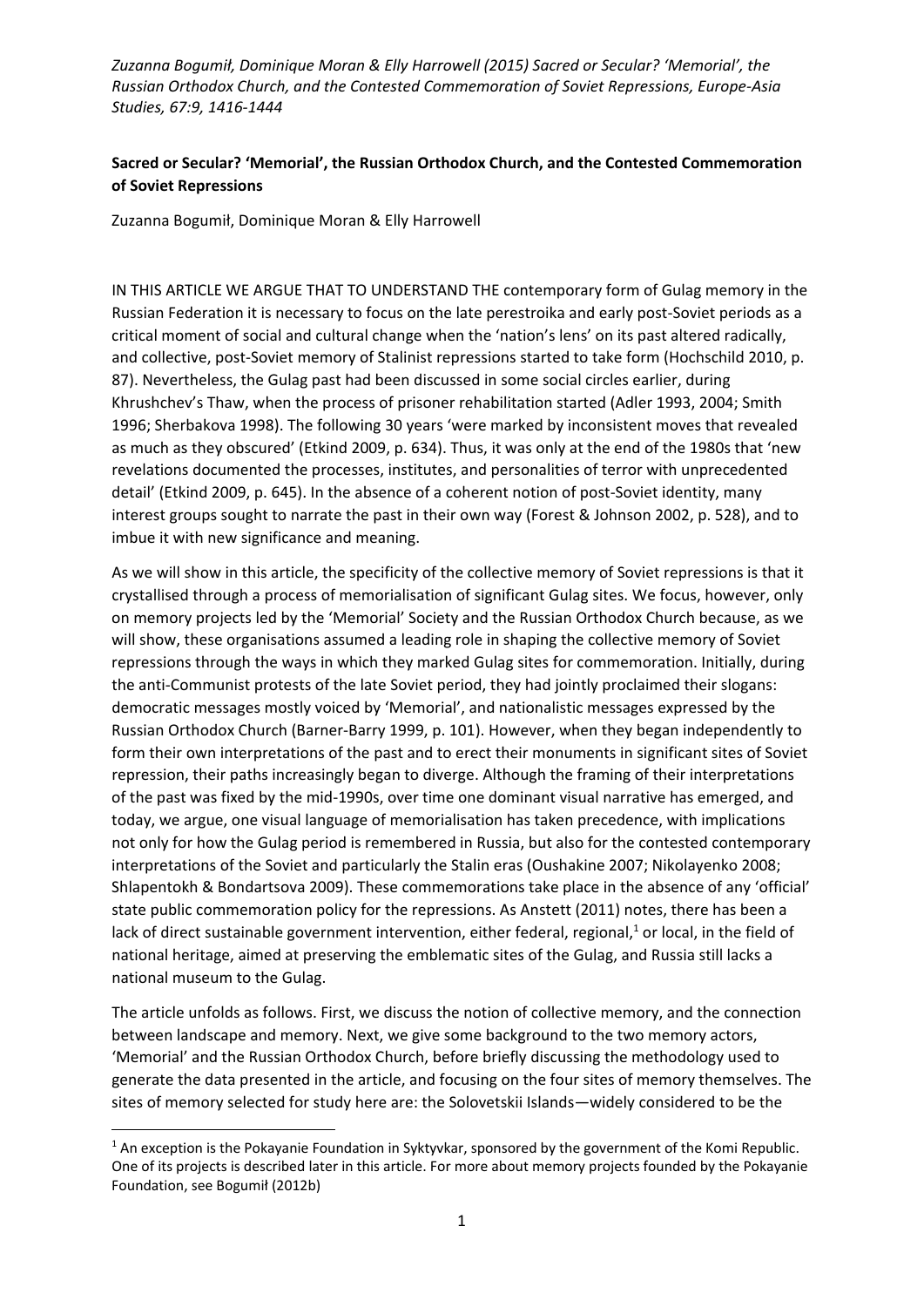first Soviet prison camp; Ekaterinburg—the place of the murder of the Russian royal family, considered by many to herald the later events of the Soviet twentieth century; Magadan, the capital of the most notorious Gulag camp region of Kolyma; and Butovo, a place of mass executions located near Moscow and called the 'Russian Golgotha' by the Russian Orthodox Church.<sup>2</sup> By the end of perestroika each of these sites had become an arena of intense commemorative activity by both the Russian Orthodox Church and 'Memorial'. Their actions at each site in the mid–late 1990s clearly show that both actors tried to deploy these sites as vehicles for their own interpretations of history, in order to support the creation of collective memory in a particular way.

Virtually every consideration of the concept of collective memory begins with reference to the French sociologist Maurice Halbwachs—as Misztal puts it, 'his assertion that every group develops a memory of its own past that highlights its unique identity is still the starting point for all research in the field' (Misztal 2003, p. 51). Halbwachs' key concepts—that collective memory is constitutive of group identity; that memories are acquired and evoked socially, not individually; and that collective memories are rooted in the present, and continually recalled and remade according to the needs of the present (Halbwachs 1992)—are central to our understanding of collective memory. However, for our study Halbwachs' most important work is his 1941 La topographie légendaire des évangiles en terre sainte, in which he described the dynamic relationship between collective memory and place. He explored how spaces in Jerusalem had been overlain with layers of memory by Jews, Romans, Christians and Muslims, all of whom have used the landscape, buildings, paths and other elements of the cultural landscape as parts of their frameworks of remembering (Halbwachs 1941), and argued that Jerusalem began to be transformed by Christians in accordance with their religious ideas long after the events critical to Christianity took place there. Therefore, sacred sites commemorate not just the facts which may be historically verifiable, but the beliefs which are connected with these places. In Jerusalem the majority of these are related to the 'supernatural' acts of Christ, around which Christian beliefs were formed. Halbwachs shows that the holy places of Christianity derive from Jewish memories, whose material markers, however, were removed from these spaces (Halbwachs 1941, p. 184). In other words, the meaning these places hold is a product of the adaptation of the heritage of the past, with current beliefs based on the material traces of ancient beliefs.3 Moreover, the actions of groups of believers who are involved in the process of commemoration have a key influence on the perception of these places (Halbwachs 1941, p. 205). Thus, places in the cultural landscape are especially attractive components of a framework of collective memory by virtue of their perceived stability. What better way to underpin a community's claim to a specific, unbroken lineage than by linking it to the 'material milieu that surrounds us'? (Connerton 1989, p. 37).

In this article, we are concerned with the ways in which 'Memorial' and the Orthodox Church inscribed their interpretations into Gulag sites in order to legitimise their position and role in society. Our research traces its theoretical roots to the study by Hobsbawm and Ranger (1983), of the

<sup>&</sup>lt;sup>2</sup> According to Christian belief, Golgotha, also known as Calvary, in Jerusalem, is the site where the crucifixion of Jesus took place. Although the exact site is still disputed, the area is a destination for thousands of pilgrims each year. The development of Christian 'messianism' led to the term Golgotha becoming a rhetorical figure willingly used by different national groups (Russians, but also Poles and Serbians) to describe the exceptionality of their fate and suffering in different historical moments

<sup>&</sup>lt;sup>3</sup> Stefan Czarnowski, another scholar inspired by Durkheimian thought, comes to very similar conclusions while analysing the meaning of Hercules monuments. Czarnowski shows how the cult of Hercules and its representations emerge from a basis of earlier beliefs and representations of different gods (Czarnowski 1956a, pp. 139–60). Compare also what Czarnowski writes about the cult of Saint Patrick in Ireland (Czarnowski 1956b)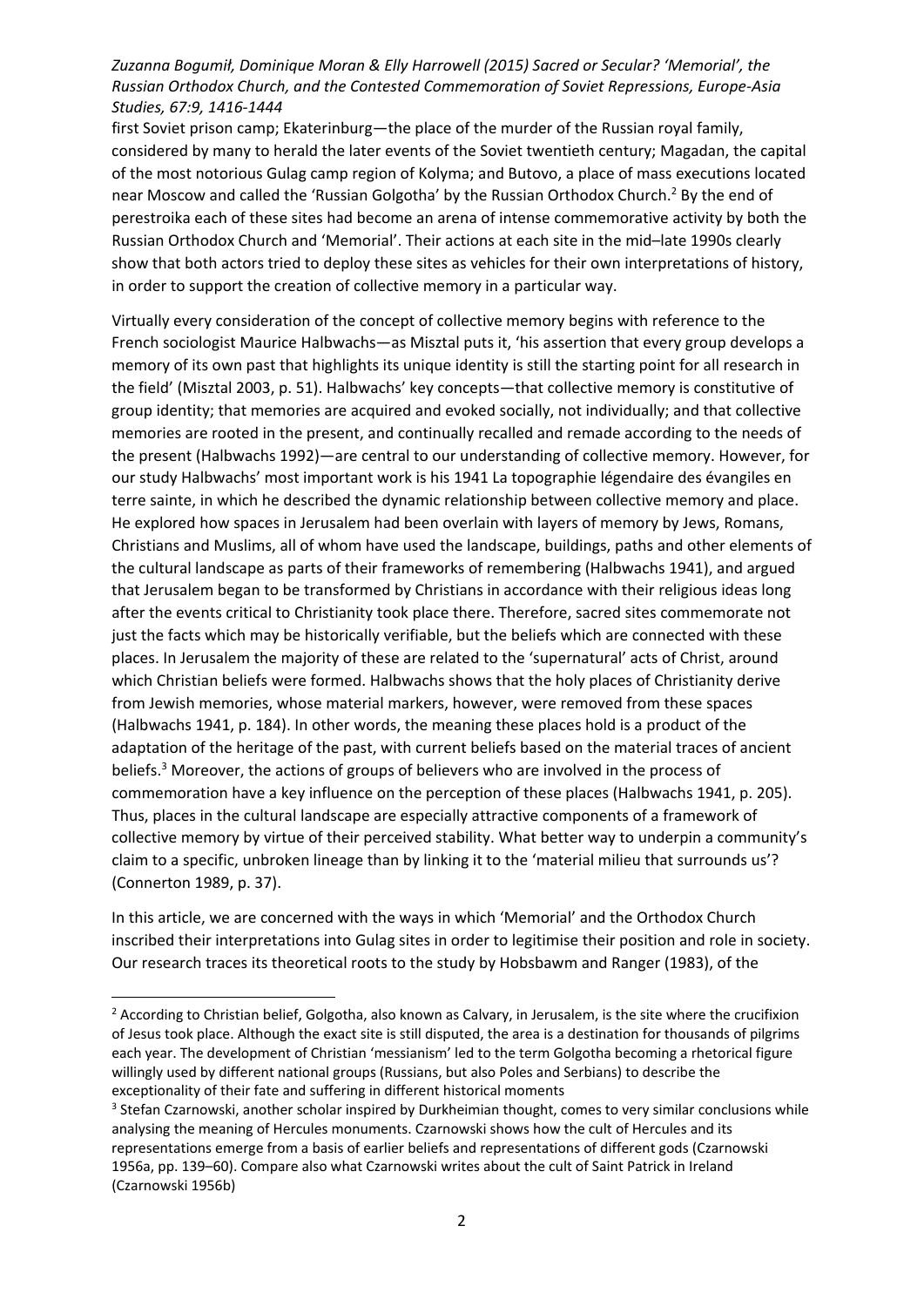construction of tradition (and by extension social memory). This influential work sought to demonstrate that much of what is currently presented as age-old 'tradition' is, in fact, a relatively recent invention, created to increase social cohesion and cement group membership, to legitimise the authority of governing institutions, and to ensure group members share the same belief systems and norms of behaviour (Hobsbawm & Ranger 1983). Hobsbawm and Ranger point to the processes and materials used to construct new traditions, and they highlight the fact that a tradition itself may become the site and symbol of discord, a battleground where group identity is negotiated and tested (Hobsbawm & Ranger 1983). This observation has been developed and tested by numerous scholars of memorialisation (Gillis 1994; Johnson 1995, 2002; Forest & Johnson 2002), and is also particularly pertinent for our study of collective memory in the Gulag cultural landscape. Mitchell has likened such investigations to an 'archaeology of power', that uses the diverse traces inscribed in the cultural landscape—but especially around commemorative sites such as memorials and statues—to piece together a picture of the way a dominant force in a given society wanted people to remember, and to forget (Mitchell 2003, p. 446). However, sites have different social importance, so to understand conflict in memorialisation, it is important to look at the site itself, and not just at its social actors. As Friedland and Hecht argue 'in the geographer's gaze, historical events may have taken place in multiple locations, but in the cultures of sacred place, those same historical moments all happened in that place. The ancestors whose lives and actions constituted human society are all buried there'. Since identities are realised in space and in place, these sites have to be 'able to control the periphery, to neutralise the periphery and other claimants of the center'; they must be 'sacred' places (Friedland & Hecht 2006, p. 19), in which not just any event took place, but an event which 'in the mind of the rememberer—should have been different' (Landres & Stier 2006, p. 4; emphasis in original). As we will show in this article, the material form of a monument, even if it is a natural stone, cannot be treated as neutral because it 'entails an opportunity cost insofar as the imagination of a particular alternative past necessarily implies the exclusion (or forgetting) of other imagined pasts' (Landres & Stier 2006, p. 4).

In this article, therefore, we take a lead from Forest and Johnson (2002) in focusing on particular elements of the cultural landscape that have been constructed with the explicit aim of promoting a particular type of collective memory of Soviet repressions, unpacking both the visual imagery and symbolism used in these commemorative spaces, and its placement in and relationship with other elements of the environment (Crampton 2001; Johnson 2002; Till 2008). Recalling Renan's prescient statement in a lecture at the Sorbonne in 1882 that 'the essence of a nation is not only that individuals have many things in common, but also that they have all forgotten many things' (Renan 1991, p. 128), we seek to investigate the processes whereby certain memories are commemorated in certain ways, and not others. The successful development of sites of memory can be ascribed to the social power and cultural capital of the person or group pushing for commemoration (Jordan 2006), with controversy and contestation around this process arising when power relations are in flux (Forest & Johnson 2002). We do not argue here that an entirely 'invented' collective memory or tradition can be imposed on people from above; as Misztal points out 'people tend to reject any vision of the past which contradicts their recollection and sense of truth' (Misztal 2003, p. 60). Viewing collective memory solely as the prerogative of ruling elites, who impose it onto the 'passive' masses from on high, is seen by many theorists as a reductive, and unrealistic approach which negates the power of the everyday experience (Misztal 2003; Olick 2003; Irwin‐Zarecka 2007; Rolston 2010). We also acknowledge that the four sites of memory chosen for investigation in this article by no means represent a comprehensive study of Gulag memorialisation. By restricting our analysis to such monuments and memorialisations—those Schudson would see as 'self‐consciously framed acts of commemoration' (Schudson 1997, p. 3), we do not seek in any way to devalue the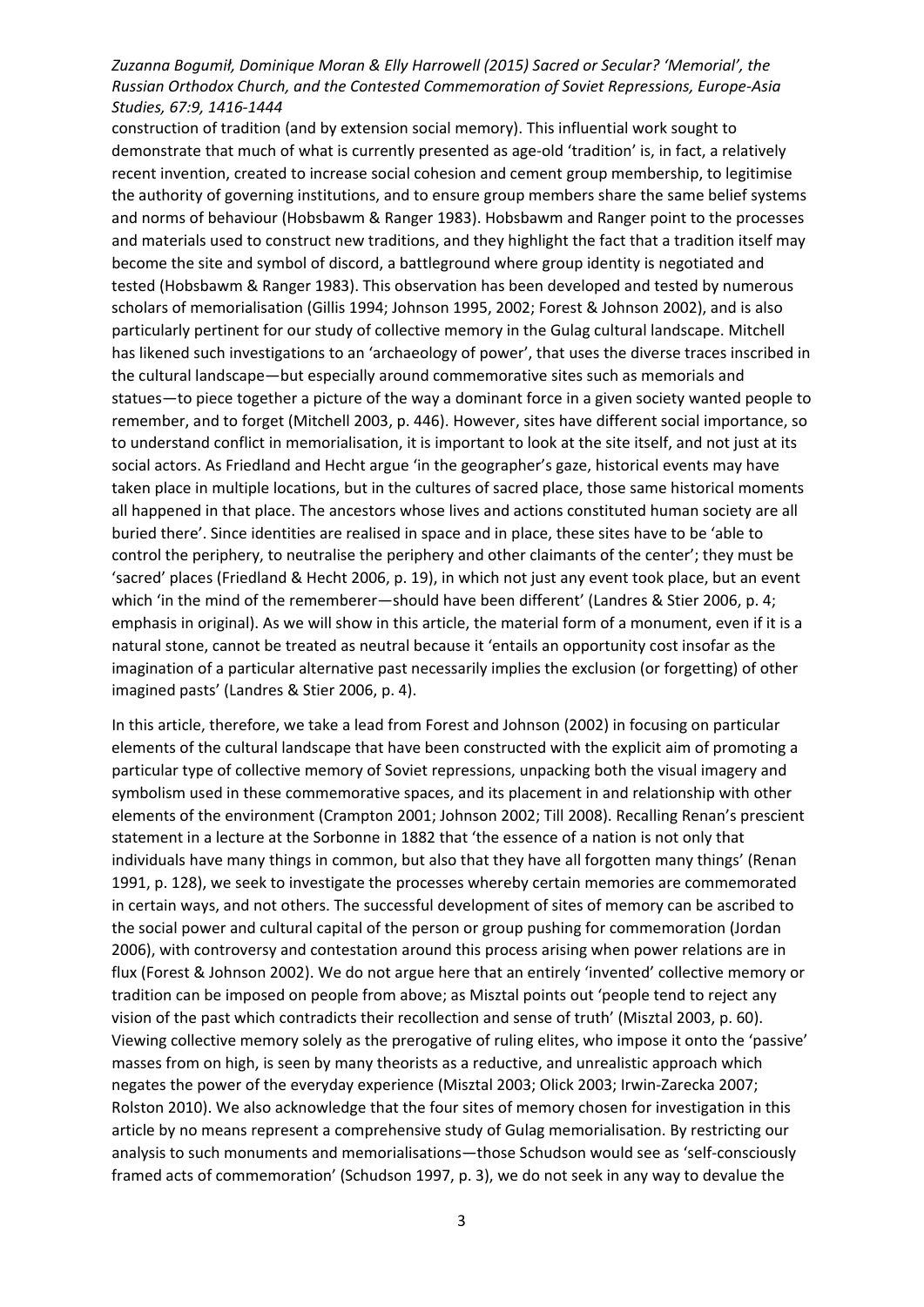countless other, private and personal places in which quotidian expressions of collective memory of the Gulag crystallise in space. We do, however, seek to engage critically with the activities of the 'Memorial' Society and the Russian Orthodox Church, in the late 1980s and mid–late 1990s, in order to shed light on the nature of Gulag memorialisation in contemporary Russia, and to trace the ways in which these two 'memory actors' sought to create sites of memory to further their own interpretations of Gulag history.

The data presented in the article reflect two processes of parallel data generation, intended to access the discourses surrounding the development of four specific memory sites in the Russian Federation in the late 1980s and early 1990s. These debates have been traced through local newspaper reporting in the various sites, and through consultation of documents held in the local archives of the 'Memorial' Society. Repeated visits to the sites themselves, and observation of both the memorials erected at these sites, including temporary exhibitions and visitors' 'interpretation panels', and the memory practices associated with them, have been supplemented with semistructured interviews with local stakeholders. Fieldwork took place in the late 2000s, with newspaper sources pertaining to the early 1990s, and more recent interview material enabling reflection on the developments in the intervening decade.

#### **Memory actors—the 'Memorial' Society and the Russian Orthodox Church**

As White (1995) noted, the 'Memorial' Society was one of the most important organisations of the perestroika period, presenting a significant challenge to the Communist Party of the Soviet Union through a focus on history and symbolism. As Venyamin Iofe, one of the leaders of 'Memorial' claimed, '"Memorial" was created specifically for the work in this area—as an organisation whose mission is to deliver Russia from the world of the Gulag, in which it resides to this day, whose language it speaks, by whose standards it lives, and whose values it adopts' (Iofe 2002, p. 113). Founded in 1989, according to its charter, 'Memorial' aims to promote mature civil society and democracy based on the rule of law and thus to prevent a return to totalitarianism; to assist formation of public consciousness based on the values of democracy and law; to firmly establish human rights in practical politics and in public life; and to promote the revelation of the 'truth' about the historical past and perpetuate the memory of the victims of political repression exercised by totalitarian regimes (Adler 1993, 2004; Smith 1996). Active in political work, some 'Memorial' members held positions of authority at local and republic level, and by the end of the Soviet period the society enjoyed great social confidence and support. As one interviewee said 'in 1989 nearly everybody was a "Memorial" member'.4

The main aim of the counter‐history offered by 'Memorial' in the Soviet era was to contest the dominant discourse of the USSR. For a long time 'Memorial' produced a discourse of opposition, which became an instrument of criticism of, and struggle with, Soviet power, with 'Memorial' campaigning for transparency of information about the victims of repression. 'Memorial' wanted to create a new language that would describe the essence of the Gulag experience and use it as a tool for societal transformation. Hence from the very beginning 'Memorial' paid close attention to dates and symbols. 'They were supposed to constitute a secular collection of holidays and symbols of the new civic society built on the worked‐through Gulag history' (Bogumił 2012a, p 77).

By the end of the 1990s, 'Memorial' had lost the political and social significance it had enjoyed at the time of perestroika, and today its activity may be defined as 'dissidence'. Its aims are still to ensure

<sup>4</sup> Interview with a member of the 'Memorial' Society, who actively participated in the events of 1988–1990, Syktyvkar, 18 August 2007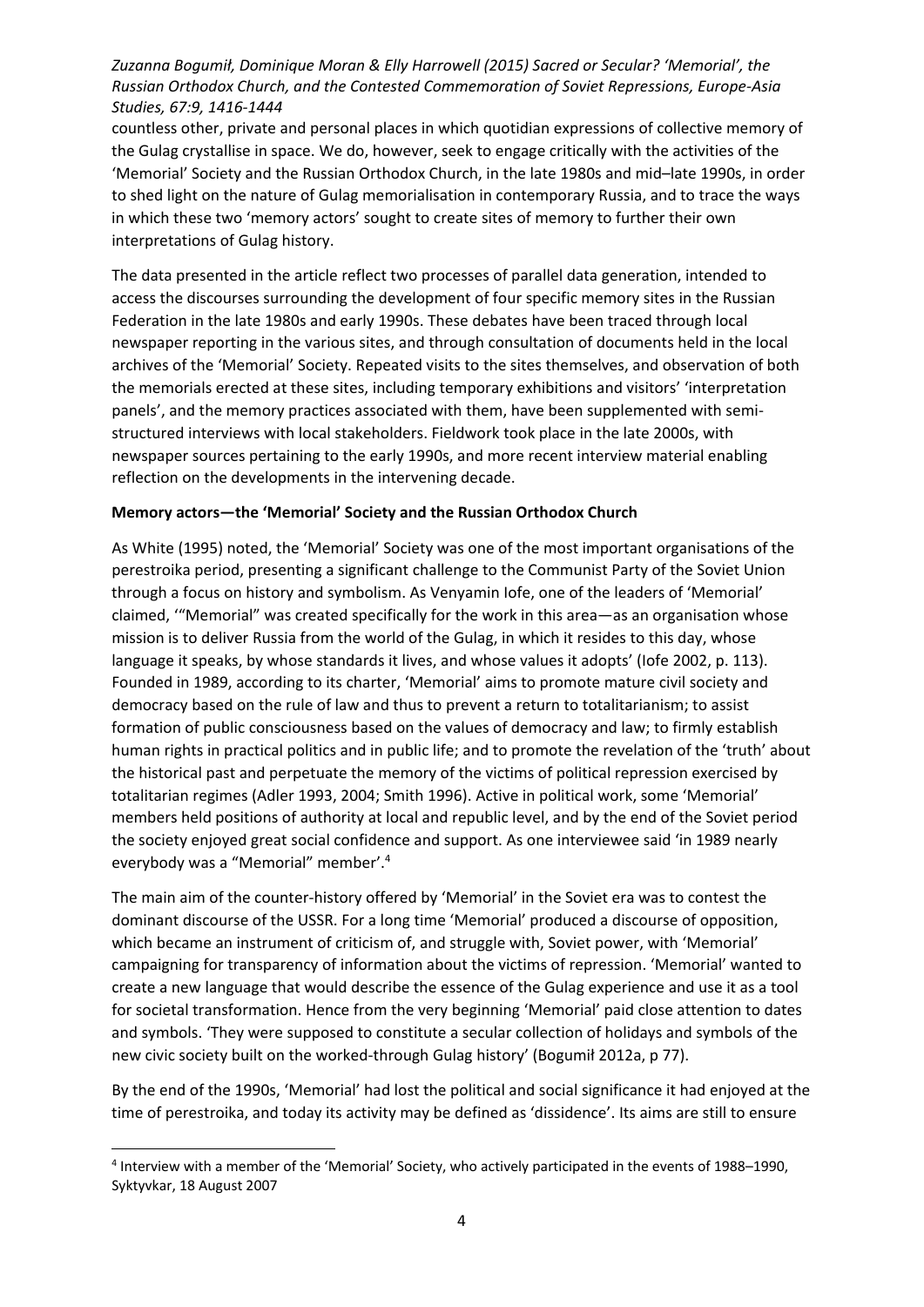that victims of Soviet repressions are commemorated, but also, as its charter makes clear, to support democracy and human rights and to assist in the formation of public consciousness around these matters. It is arguably this ongoing contestation which has recently brought 'Memorial' into tension with the contemporary Russian state, and has led to a widely held perception of 'Memorial' as an anti‐Putin movement.

By contrast, from a weak position of mere toleration by the Soviet atheist regime, in the 1990s the Russian Orthodox Church assumed a position of considerable power, arguably reclaiming Orthodoxy's pre‐revolutionary position of primacy amongst religious faiths, and proximity to state power. Numerous scholars have traced the resurgence in religious observance in Russia post‐1991, and describe the reinvigoration of the Russian Orthodox Church as a significant factor in the formation of Russian national identity in the post‐Soviet period, as the Church arguably became a 'safe haven' in the context of turbulent social, economic and political circumstances (Greeley 1994; Davis 1996; Krindatch 2004). As Knox has argued, however, 'the great paradox of Russia's post‐ Soviet religious renaissance was the transition of the Moscow Patriarchate from a suppressed institution … to an institution which directs considerable effort to suppressing other religious bodies by discouraging religious pluralism and enjoying state‐sanctioned privileges in a secular country' (Knox 2005, p. 1). The 1997 Law 'On Freedom of Conscience and Religious Associations',<sup>5</sup> rather than encouraging religious tolerance and pluralism, served to cement the Russian Orthodox Church's centrality to postSoviet political, social and cultural development, through its various official and unofficial interventions in 'civil society'.

It is fascinating that one means which connected the Church's past and present and helped in 'reshaping … the relationships between church and state and, most significantly, between church and society' was the canonisation process of the new Russian martyrs (Orlov & Kotzer 1998, p. 159). In contrast to 'Memorial', the Russian Orthodox Church has offered a mythico-religious interpretation of Gulag history, with reference to biblical prophecy. It interprets the period of Soviet repression as a time of persecution of the faith, and views those who managed to maintain their faith, dying a martyr's death, as the foundation upon which the modern Russian Orthodox Church was reborn (Bogumił 2012a, p. 82). This idea was very bluntly expressed by Igumen Damanskin, member of the Synod Commission on Canonisation of New Russian Saints, who claimed that at the beginning of the twentieth century 'Christians stopped perceiving their lives as a walk to God; they were starting to live only with people, being interested in how they were perceived by people relatives, friends and leaders. … That is why God brought "teplokhladnii" [lukewarm] Christians back to Him through martyrdom' (Damanskin (Orlovsky) 2011, p. 128).

A pervasive discourse of 'New Russian Martyrdom' (Orlov & Kotzer 1998; Kahla 2010; Bogumił 2011), espoused by the Russian Orthodox Church, ostensibly refers to victims of the political repressions who were persecuted for their faith, but as we will show, has increasingly been invoked to describe victims of repression more generally, whose religious beliefs are unknown. Essentially, whilst 'Memorial' campaigns for transparency of records about victims of repression, and for full disclosure of information as a means of engendering a heightened public consciousness of the grisly reality of Russia's past, by deploying the 'New Russian Martyr' narrative, the Russian Orthodox Church arguably seeks to interpret the repressions as a mass martyrdom upon which the resurgent Church is founded (Bogumił 2012b). As Garrard and Garrard argue, the new martyrs not only allowed the

<sup>5</sup> This law redefined the state's relationship with religion and was signed by President Boris Yel'tsin on 26 September 1997, available at: http://www2.stetson.edu/~psteeves/relnews/freedomofconscienceeng.html, accessed 31 July 2015.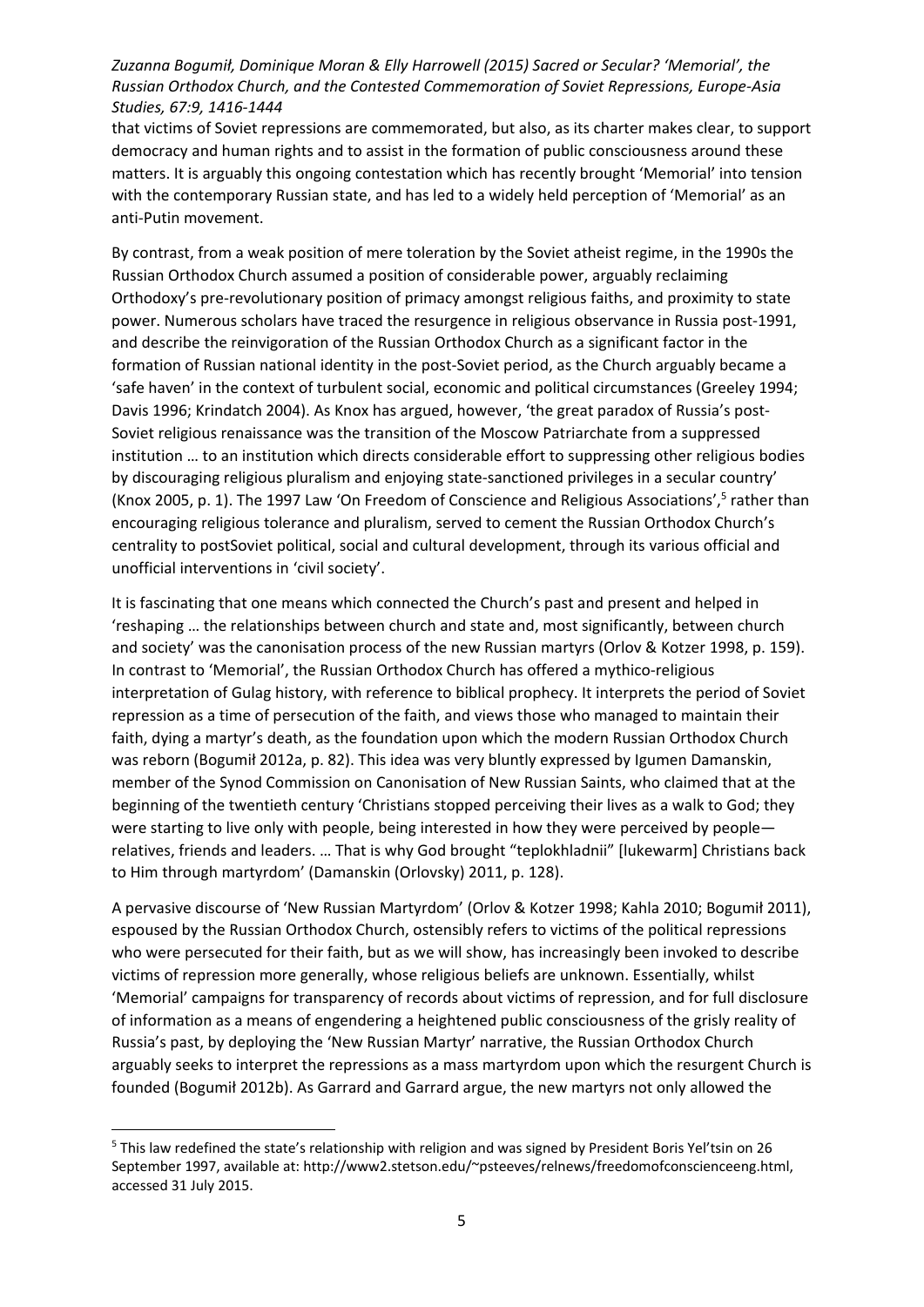resurrection of the Russian Orthodox Church but also enabled its union with the Russian Orthodox Churches Outside Russia and with the Russian Orthodox Church Abroad, because they shared many of the same 'new martyrs' and their canonisation became a pretext for dialogue (Garrard & Garrard 2008, pp. 194–96).

In the light of the lack of government willingness to commemorate the victims of political repressions, which in turn creates a vacuum of coherent secular commemorative language, the Russian Orthodox Church has grown in stature as an actor shaping collective memory. Whilst 'Memorial' has taken 20 years to draw up an initial list of more than 2.5 million victims (Rachinskii & Roginskii 2007),<sup>6</sup> between the Millennium of Baptism of Russia (1988) up to 2009, the Russian Orthodox Church has canonised 1,770 new martyrs, confessors and other sainted persons (Kahla 2010, p. 196), creating sites of their cult (both topographic sites such as Butovo, Ekaterinburg, Katyn, and also icons or celebration dates). As the burial sites for more than one million individual victims are still unknown, their families experience what is called the missing grave syndrome or homeless dead; they desperately need a place to mourn for the dead. Thus, the Orthodox Church creates symbolic, 'sacred' sites where people may come to mourn, $<sup>7</sup>$  but also as Dorman (2010) argues it has</sup> 'appropriated' some sites of repression, by building permanent signs of religious devotion (crosses, shrines and chapels). These spaces become ritualised areas for the production of collective memory (Rousselet 2007), for families lacking a known burial place for their relations, where mourning rituals may be performed (Bogumił 2012b, pp. 115–16).

This critical difference in the perception of the past means that both 'Memorial' and the Russian Orthodox Church had very different agendas as memory actors for the shaping of collective memory, in terms of the aspects of history that they wanted to see commemorated, and precisely how they wanted to see that memorialisation take shape and influence collective memory. Therefore they have had very different ideas for the shaping of meaning of sites of memory, attempting to impose upon these sites their own meanings and significations. In certain cases, 'Memorial' and the Russian Orthodox Church have come directly into conflict over the nature of memorialisation at specific sites of memory, and it is these processes that we trace in the following sections of the article.

#### **The Solovetskii Islands—between sites of memory of zeks8 and martyrs**

The Solovetskii Islands are undoubtedly amongst the most significant sites of Gulag history in Russia, a status they owe to Alexander Solzhenitsyn who claimed that the islands were the mother of the Gulag system. Although later research has shown that labour camps were being established by the Bolsheviks from the beginning of the Revolution, the popular assumption that 'on Solovki, Gulag history began' has taken root, and with good reason (Applebaum 2003, p. 27). Created in 1923, the Solovetskii Lager' Osobogo Naznacheniya [SLON Solovetskii Special Purpose Camp] became a testing ground for camp development. SLON history is also very well known, thanks to the survival of

<sup>6</sup> Arsenii Roginskii stresses that the difficulty of finding the places of executions in 1937 resulted in the absence of documents and the fragmentation of information (there are personal data for the murdered individual, and a date of execution, but the existing documents do not reveal the location of the actual shooting). Moreover, not all materials are available from the archives. As Roginskii emphasises 'Memorial' knows only between 20% and 25% of the places of mass shootings in the years 1937–1938. However, the places of execution in the early 1920s, or the civil war, are shrouded in even greater mystery, and to determine their location is effectively impossible. (Lecture by Roginskii during a conference organised by the 'Memorial' Society to commemorate the 70th anniversary of the outbreak of the Great Terror in Medvedzegorsk in relation to the International Memory Days in Sandarmokh, 4 August 2007.)

 $7$  One such site is the Solovetskii cross in front of the Solovetskii Monastery in Moscow, discussed later.

<sup>8</sup> Zaklyuchennii—camp prisoners.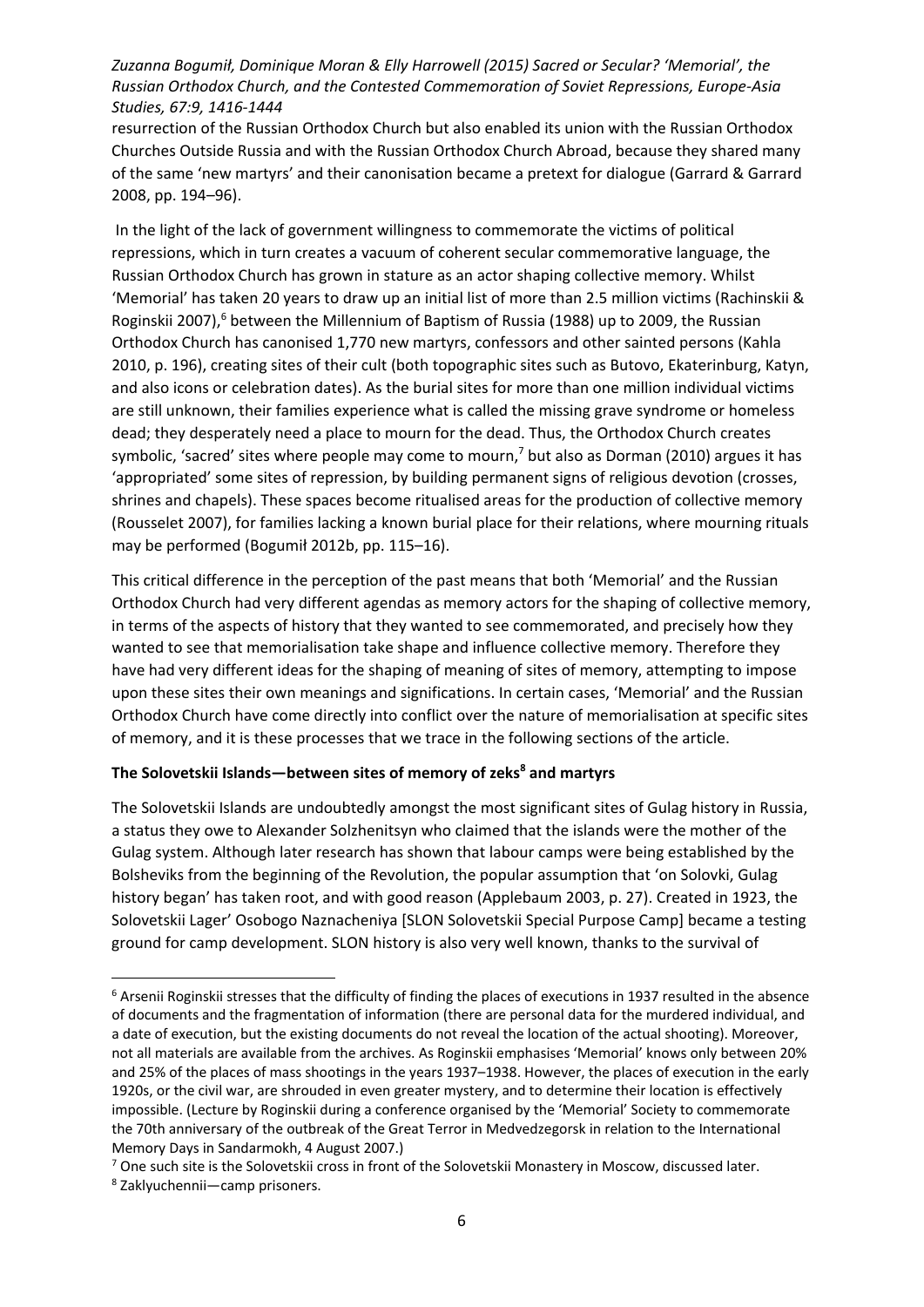documents from which it may be reconstructed. This history is very dynamic and has its own internal drama (Applebaum 2003; Robson 2004), acted out by well known figures, such as Paul Florensky, or Maksim Gorky, who enrich the narrative. Moreover, the Gulag period was only one of the tragic stages in the rich history of this archipelago, and therefore the Solovki Special Purpose Camp can also be read in a broader historical context. Finally, the location of the islands on the White Sea in the northernmost point of Russia, their magnificent natural environment and cultural remnants, as well as the fact that over the centuries their history has intertwined with the country's history, ensure that Solovki has taken on an aura of enchantment, and is widely used by historians as the miniature stage not only of Gulag history, but also of Russian history (Robson 2004).

The existence of this popular assumption that on Solovki, Gulag history began, allows us better to understand the Gulag memorialisation process. It influenced the memory actions of both the 'Memorial' Society members and representatives of the Orthodox Church, for whom the Solovetskii Islands have become an important element of memory infrastructure. In consequence the most significant memory projects located in the European part of the Russian Federation are semantically linked with Solovki. Just as the Solovetskii Special Purpose Camp system itself spread throughout the Soviet Union to form the Gulag, many monuments and commemorative signs in this part of the Russian Federation are either associated with the Solovetskii Islands, or physically originated there, as in the case of the Solovetskii stones used by the 'Memorial' Society, and the Solovetskii crosses used by the Russian Orthodox Church, to mark out memory sites which these actors perceive as significant.

The creation of the Solovetskii Islands' cultural landscape of memory, its sites of memory, was already underway by the perestroika period. Local and national newspapers published information about the history of SLON (Bogumił 2010a). The first 'Memory Days' organised by the Solovetskii Museum and members of the Moscow and Leningrad 'Memorial' Societies, which took place in June 1989, attracted former prisoners, their families, members of the 'Memorial' Society and other people interested in the repressive past of their country (Bogumił 2012b). The most important event was the unveiling of the Monument to the Solovetskii Prisoners (Chukhin 1989), and a collective mourning. The monument took the form of a boulder from Solovki and it was placed at the location where the prisoners accused in the so-called 'Kremlin conspiracy' were shot in 1929 (see Figure 1).<sup>9</sup> The 'Solovetskii Stone' was intended to be only a temporary marker of memory, which in time should have been replaced with a much larger and more artistic memorial complex. However, this temporary 'spontaneous shrine', whose role was to 'commemorate deceased individuals and simultaneously suggest an attitude toward a related public issue' (Santino 2004, p. 365), recalling the memory of forgotten victims, quickly became an important marker of memory subsequently used by 'Memorial' to denote sites of memory. However, arguably the Solovetskii stones would not have become such important memory markers of the Gulag had not one of the boulders been placed on Lubyanka Square in Moscow.

The idea of bringing a Solovetskii stone to Moscow's Lubyanka Square to commemorate the victims of political repressions was another spontaneous act. In 1987, when the notion of erecting a monument to the victims of Soviet repression first emerged, the form and site were by no means fixed (Smith 1996). Even if, from the outset, 'Memorial' had wanted to place the monument on

<sup>9</sup> The case number 747-1 concerned a prisoner rising and mass escape to Finland. In consequence 36 prisoners were executed and 15 received longer sentences.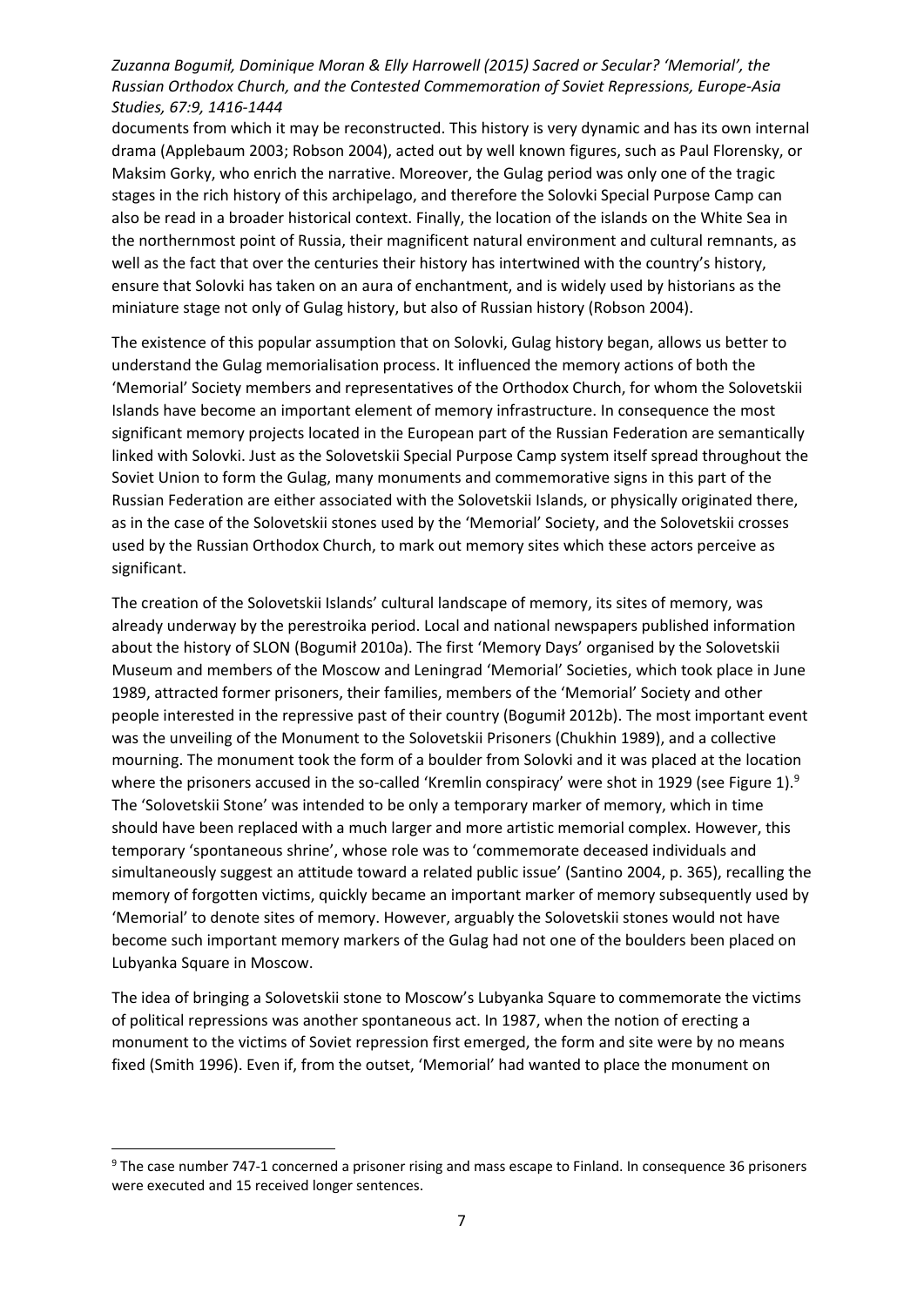Lubyanka Square,10 the fact that the monument was a Solovetskii stone was an impulsive decision. 'Memorial' had wanted to organise a competition to design the new monument (Smith 1996, pp. 153–60). However, this all took time and money, and additional procedural problems meant that a 'temporary memory marker' was erected instead, to immediately start to honour the memory of Soviet victims, and at the same time to mark a memorial site where people could meet and remember the dead. Thus, as Mikhail Butorin, who at that time worked in the 'Sovest' Association in Arkhangel'sk, recalls, when members of 'Memorial' in Moscow learned that 'Sovest' intended to erect a Solovetskii stone for victims of the repression in Arkhangel'sk, and that an expedition to the islands was planned for that purpose, Moscow 'Memorial' asked 'Sovest' to choose another Solovetskii boulder, which could be situated at Lubyanka Square and which could facilitate mourning (Butorin 2000). The apparently neutral form of the monument was, at the time, its great advantage. A natural stone was seen as uncontroversial, and was therefore an 'ideal' form for a spontaneous shrine. As Santino argues, it demands the personal involvement of visitors, and forces them to be active interpreters of the past, rather than bystanders (Santino 2004).

The Solovetskii stones in Moscow and in Arkhangel'sk were unveiled on 30 October 1990, an important date for Russian dissidents. In October 1974, when political prisoners held in camps in Mordovia, Perm and Vladimirsk had organised a hunger strike, Andrei Sakharov announced at a press conference in Moscow that 30 October would be the 'Day of Political Prisoners, the Day of Struggle and Freedom'. In subsequent years, political prisoners held in camps organised further hunger strikes and protests (Grabinova 2007) on this date because it had no prior association with any other important political or historical event. In 1991, 30 October became an official national holiday, but was renamed 'The Day of Victims of Political Repressions'.<sup>11</sup>

In this way, 'Memorial' as a memory actor, Solovki as a specific historical site and the Solovetskii stones as a sign of memory are connected. The Solovetskii stones started to play an important role, not only because they were 'spontaneous shrines', around which it was possible to collect, to grieve and to perform memory rituals, but also because they were perceived almost as 'witnesses' to specific historical events. These sentiments were clearly expressed in the inscription on the plinth of the stone in Lubyanka Square: 'This stone was brought by the "Memorial" Society from the territory of the Solovetskii Special Purpose Camp, and erected to commemorate the victims of the totalitarian regime'. Thus, the Solovetskii stones became important material relics of the repressive Soviet past. People who have not experienced the repressions and who, sometimes for the first time in their lives, heard about the tragedy, could touch a historical relic. This materiality of the monument, undoubtedly, had a great impact on the people's perception of the past at that time.

Being a kind of 'spontaneous shrine', the stones have quickly become symbols of contestation with a state which does not respect its citizens (Iofe 2002, p. 113). This meaning was already assigned by 1990, when the Solovetskii stone was unveiled in Lubyanka Square, and was later repeatedly emphasised by members of 'Memorial'. It also became typical of 'Memorial''s memory markers. As Irina Flige, then representative of the 'Memorial' Society in St Petersburg, explained in 2006, back in 1990 'Memorial' had decided to build a monument to victims of political repression on Troitsky

<sup>&</sup>lt;sup>10</sup> The square is the site of the headquarters and prison of the KGB, and since 1958, of the statue of Felix Dzerzhinsky, founder of the Soviet security service

<sup>&</sup>lt;sup>11</sup> Inna Grabinova (2007) writes about this holiday. Official recognition of the holiday was embraced by society more widely; however, not all members of 'Memorial' are in favour of the new name, because, as Irina Flige explained in an interview, the government has changed the original meaning of the holiday. It is no longer a Day of Struggle and Freedom, but a Day of the Victims of the Repressions (interview with Irina Flige, representative of Memorial Society in St Petersburg, Medvedzegorsk, 7 August 2007).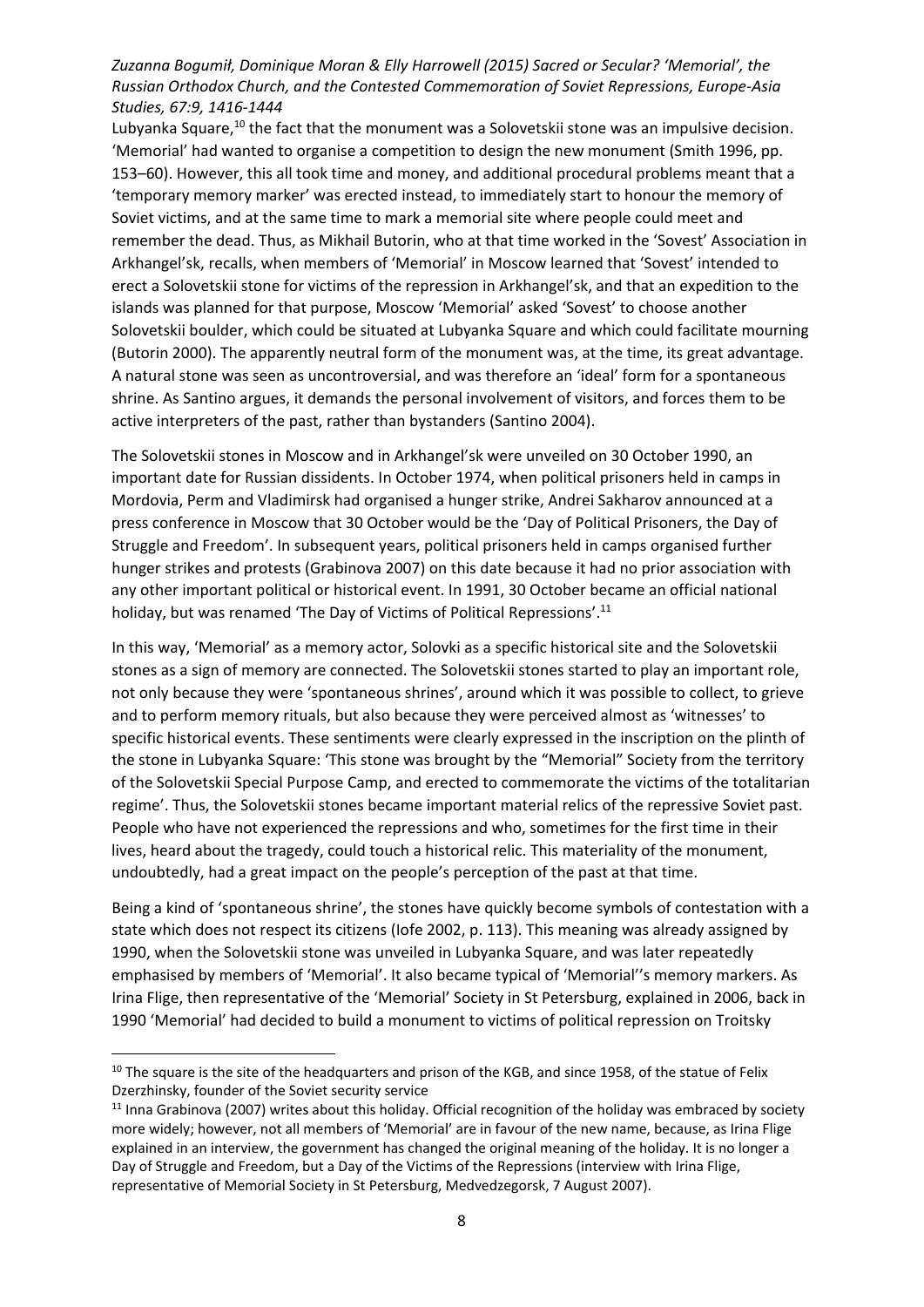Square in St Petersburg, and the plinth for the future monument was erected, but the monument was unveiled only in September 2002. The members of 'Memorial' had been fundraising and waiting for an auspicious moment to bring a Solovetskii boulder to St Petersburg because, as she explained:

It was important to us, where the stone is from. It was important not only that the stone was from Solovki, but also from a particular place ... Sekirnaya Hill is a symbol of sacrifice.<sup>12</sup> It is like a *cemetery. … Golgotha Mount also has a narrow and specific meaning.13 Savvatievo is the most meaningful place. … These are people who died in the political opposition, because from 1923 to 1925 this place was called the 'political hermitage'. There the real enemies of Soviet power were imprisoned; there the most severe hunger strike against the political regime took place. Therefore this memory sign is complex. Thus, the stone is from there.14*

Today, there are Solovetskii stones in Moscow, Arkhangel'sk, St Petersburg and on Solovki. Together they form a kind of matrix, semantically related one to another as memory markers; linked together not only by the provenance of the stones themselves, but also by the role they play in the interpretation of the repressions constructed by 'Memorial'. The stones bear witness to the Russian authorities' destruction of their own citizens for 'disloyalty' (Bogumił 2012a, pp. 78–80). The power of these monuments originates from their nature as members of the small group of monuments erected in the late Soviet and early post-Soviet periods, which refer to the past, but which do not have the 'monumental scale and messages of the Tsarist and Soviet traditions'. Thus, they are meaningful enough to support a viable civic tradition (Forest & Johnson 2002, p. 541). When these monuments were erected in the late 1980s and early 1990s their meaning was evident; they were honouring the dead and helping society come to terms with past repressions.<sup>15</sup> However, the problem with these spontaneous shrines was that as signs of memory they acted only temporarily. Thus, when political attitudes in Russia towards the Soviet repressions changed, the social impact of the stones also changed. The 'neutral' and universal nature of the stone monuments, which was the initial strength of the Solovetskii boulders monuments in the early 1990s, became their weakness, exactly because viewers imposed their own interpretations upon these monuments. Thus, when another memory actor, the Russian Orthodox Church, began to offer alternative, very specific and visually appealing ways of commemorating the Gulag, the 'Memorial' memory markers arguably began to lose their impact. The Orthodox Church started to interpret Gulag history intensively at the end of the 1980s, and, in parallel with 'Memorial', very quickly became interested in commemorating the Gulag past on the Solovetskii Islands. When the Russian Orthodox Church returned to the Solovetskii Islands in 1990, the Bishop of Murmansk and Arkhangel'sk, Panteleimon said in an interview for Severnaya Pravda that the Church's main objective was to restore both the monastery, and Solovki's status as a major religious and pilgrimage centre (Mozgovoi 1990). As Solovetskii Special Purpose Camp became a place of exile and death for many bishops, clergy, and Orthodox believers, camp history started to play an important role in the process of the restoration

<sup>12</sup> Sekirnaya Gora ('Pole-axe Hill') is one of the highest points on the main island of Solovetskii. In the orthodox chapel on the top of the hill, prisoners were detained in the chapel building during the period of SLON and its slopes served as a place of execution

<sup>&</sup>lt;sup>13</sup> Golgotha Mount (Gora Golgofa) is the highest hill on Anzer Island, the second largest island of the Archipelago. In the orthodox chapel on the top of this hill there was a camp hospital, where many prisoners died

<sup>&</sup>lt;sup>14</sup> For a history of the erection of this monument on Troitsky Square in St Petersburg, see Bogumił (2012b). Interview with Irina Flige, representative of the Memorial Society in St Petersburg, Solovetskii Islands, 10 August 2007.

 $15$  On the politics of the dead bodies see Paperno (2001, pp. 89–118).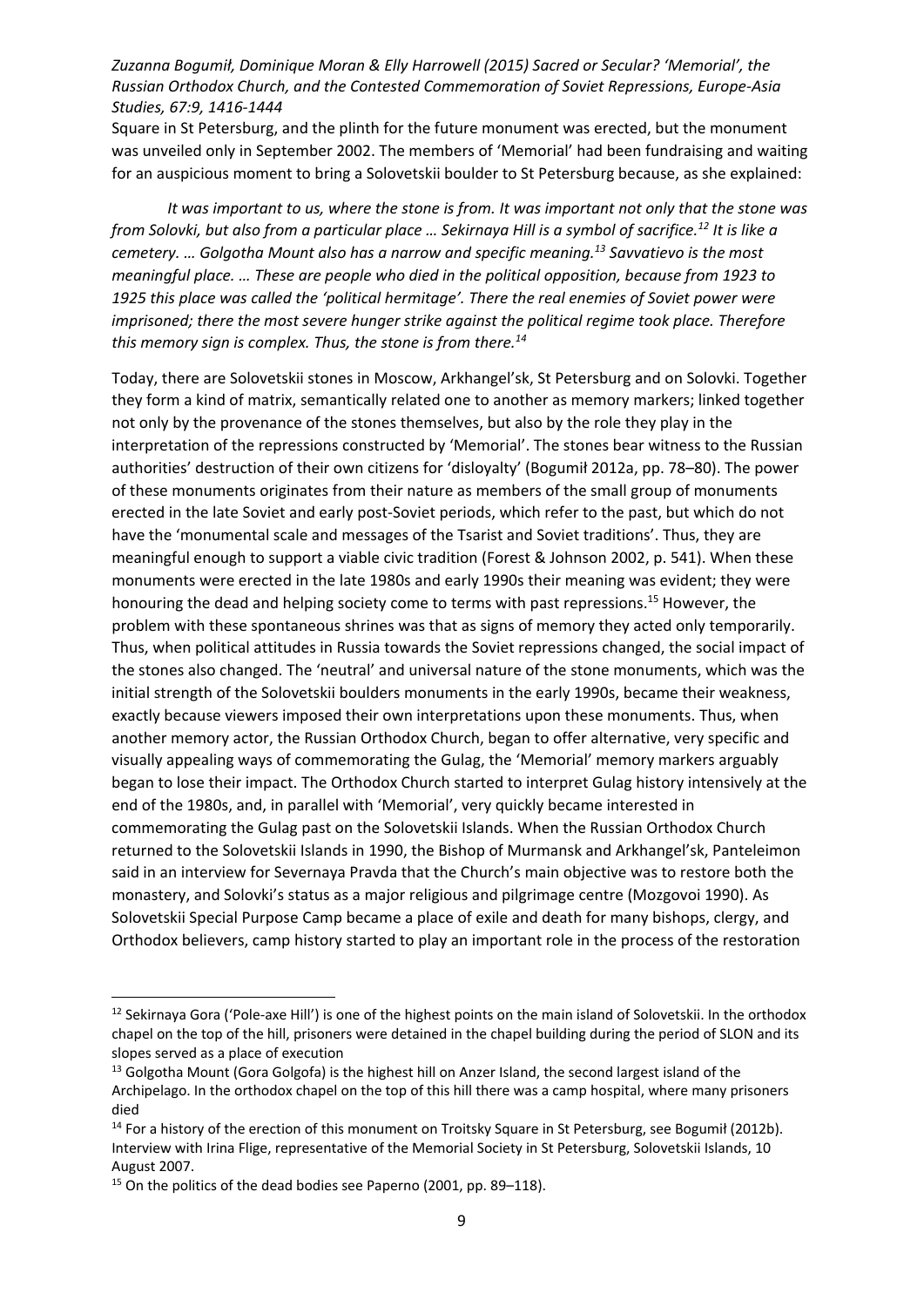of the monastery on Solovki. This was clearly expressed by the Archbishop of Lviv and Galician, Augustin:

*I believe that every Orthodox person necessarily should find the opportunity to be on Solovki. … The Solovetskii New Martyrs and Confessors were like the early Christians, like those who in Rome and other places of the Roman Empire who died because of persecution. Many have accepted* martyrdom with gratitude, because in such a way they could testify about their faith and love for the *Lord. During the persecution of the Christians, Rome was like a second Golgotha, and the Solovetskii Golgotha may be perceived in the history of Christianity as a third one. Certainly, for the Orthodox Russians, Solovki is the national Golgotha. (Osipenko 2007, p. 255)*

Even though during the reconstruction of the monastery many relics of the former camp, such as bars, barbed wire, or prisoner graffiti were removed, the memory of those who perished on Solovki defending the Orthodox faith is preserved and encoded in numerous crosses erected on the Archipelago. The importance of these memory signs for the Orthodox Church is evidenced by the fact that, during his first visit to Solovki in 1992, the patriarch, Aleksii II blessed the Solovetskii cross, which was erected in a very symbolic site, at the foot of the stairs leading to the top of Sekirnaya Hill, where a powerful Gulag legend maintains that prisoners were killed by being thrown down these stairs. As the sculptor explained at interview in 2007:

*The idea of this cross appeared when I learned how to make crosses. I measured the crosses on the Solovki, and especially on Anzer Island. … According to existing description there was a 9‐* metre high cross. ... We searched for it. ... We found that cross in a very poor condition. It had fallen *down and was overgrown. … Some pieces of wood could be seen. And there was the writing, 'Tsar* Glory, Jesus Christ'. ... It was the old alphabet, the old technique. ... I was shocked that the Church was so dishonoured, forgotten, forsaken. ... I wanted to make a copy of this cross and to put it somewhere so that it lived a new life. When we heard what happened here [at Sekirnaya Hill] with us and our relatives, we had to fix it. I suggested ... to the governor of the monastery that I could make a cross, and that we put it in a place where people were killed. At the bottom, where they actually met *their end.16*

Thus, a replica of the Anzer cross was erected at the foot of the steps leading to Sekirnaya Hill (see Figure 2). The size of the cross on Anzer Island, and its location at one of the island's highest points, ensured that it served as a significant sign for the residents of the archipelago. While blessing its replica at the foot of Sekirnaya Hill, Aleksii II stressed that the lives of the so-called 'New Holy Martyrs' should serve as an example for future generations (Bogumił 2010b, 2011). The Solovetskii cross was intended to show believers the direction of their further spiritual development, just as its prototype on Anzer indicated a way home to the fishermen at sea. <sup>17</sup>

In this way the tradition of Solovetskii crosses, of which there were many standing on the archipelago before the Revolution,<sup>18</sup> was renewed by the Russian Orthodox Church, and the crosses themselves quickly became important signs of memory articulating the Russian Orthodox 'New

<sup>&</sup>lt;sup>16</sup> Interview with Georgii Kozhokar, who works in the monastery's carpentry workshop making the Solovetskii crosses, Solovetskii Islands, 9 August 2007

<sup>&</sup>lt;sup>17</sup> For the history and meaning of other Solovetskii crosses located on the Archipelago and dedicated to the victims of repressions, see Bogumił (2012b).

<sup>&</sup>lt;sup>18</sup> Up to the closure of the monastery in 1920 on the Solovetskii Islands, there were about 3,000 crosses (Kopylova 2001)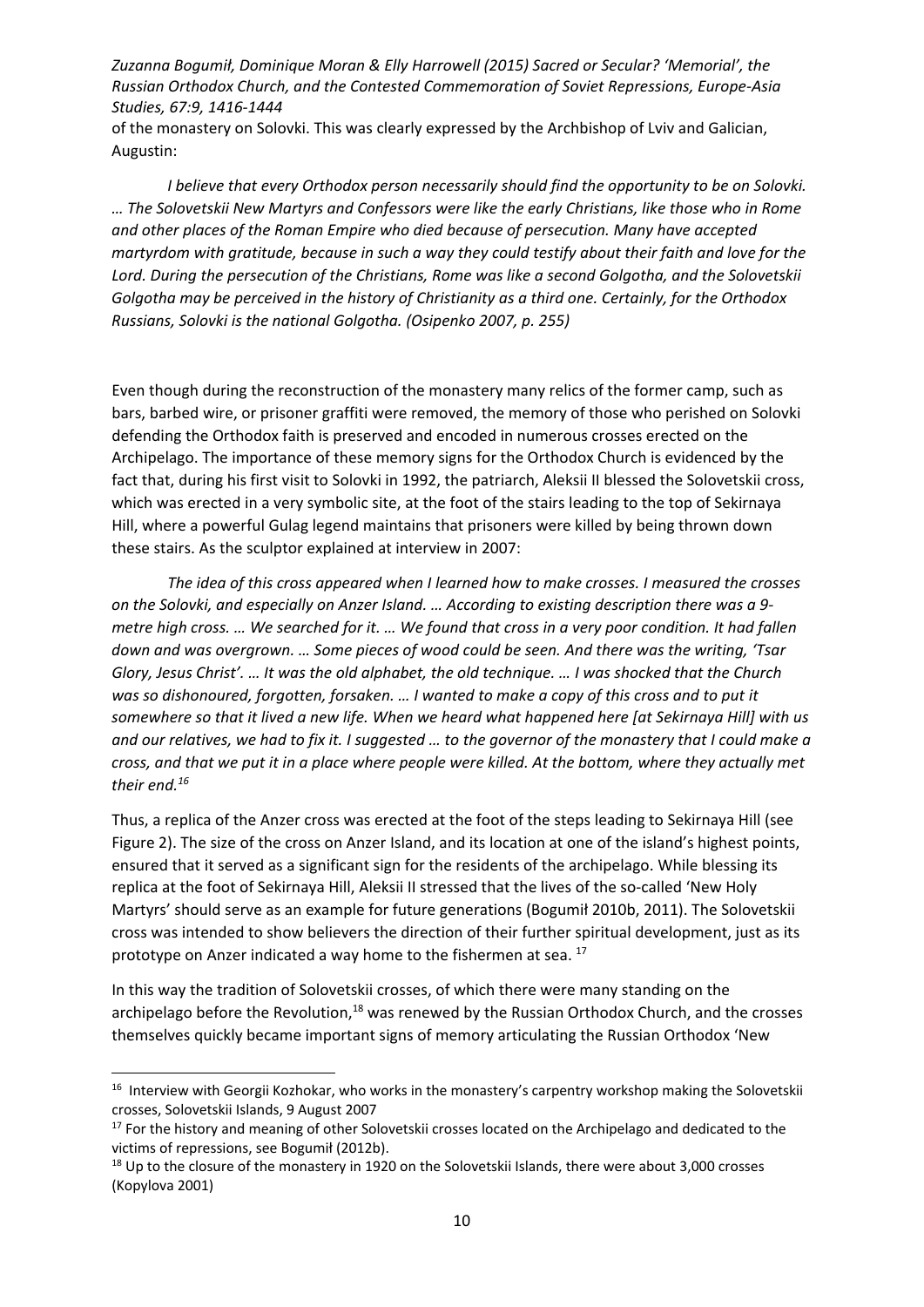Martyrdom' narrative (Bogumił 2010a, 2010b, 2011). Since the beginning of the twenty‐first century, Solovetskii crosses have followed Solovetskii stones in leaving the islands in order to mark significant sites of memory for the Russian Orthodox Church. The first cross was erected in front of the Solovetskii Monastery in Moscow, denoting a place where people can come and pray for relatives deceased in Solovki or at other Gulag sites.<sup>19</sup> Another, the biggest Solovetskii cross, was erected in front of the Church of the New Russian Martyrs and Confessors at the Butovo mass graves near Moscow, to mark one of the most significant sites of Soviet repression, thus raising the importance of this new sacred place (see Figure 3).

#### **Butovo—site of memory of new Russian martyrs**

Butovo's status as an important symbol of Soviet repression reflects the fact that from the mid‐ 1930s to the early 1950s it was the site of the greatest number of mass shootings near to Moscow (Shantsev 2007). During the Great Terror 20,761 people were executed there (Shantsev 2007, p. 144). The first monument to denote a site of memory was erected here by 'Memorial', in the form of a gravestone, placed next to the public road running beside the mass graves (see Figure 4). However, since the mid‐1990s, when control of Butovo was handed over to the Orthodox Church, the site has steadily taken on the appearance of an Orthodox site of memory. The territory of the mass graves was first fenced off, like a conventional Russian cemetery, and the main entrance to the enclosed area was moved away from the main road, so that visitors now enter from an alternative road. As a result the 'Memorial' monument is now at the periphery of the cemetery, marginalising both the monument, and its impact on visitors. A new Orthodox chapel was built just beyond the new entrance, and the mass graves were marked with mounds, and with some single Orthodox crosses. The names of the victims were inscribed on a plaque at the end of the cemetery. On the other side of the public road a large Orthodox Church dedicated to the New Russian Martyrs and Confessors was built, next to which, in 2007 (the 70th anniversary of the Great Terror), a large Solovetskii cross was erected.

The transportation of this cross from Solovki to Butovo, and its erection next to the Orthodox Church carried a very symbolic meaning in terms of the use of this site to further a particular interpretation of Gulag history and commemoration of the 'New Russian Martyrs'. As the exhibition prepared for the occasion by the Solovetskii Monastery informed visitors:

*Butovo and Solovki are associated not only by enormity of the evil that took place there; these places are invisibly bound together by the fate of the New Russian Martyrs. Many SLON prisoners, who miraculously survived the camp tortures were again arrested in 1937–1938. They sacrificed their lives to God on Butovsky training ground. A similar fate was experienced by many other prisoners of the Gulag20*

To recall the past, the cross travelled to Moscow in a religious 'procession', the so-called Krestnyi khod. Initially, it was transported by sea, and later via the Belomor Canal and the Moscow River. The cross's journey was effectively a pilgrimage recalling the 'stations of the cross' the stages of the crucifixion of Christ. It stopped for prayer at significant Gulag history sites such as former lagernyi punkty [transitional camps], the Sandarmokh cemetery, the burial place of the victims of the mass political repressions in Karelia,<sup>21</sup> sites 'where new Russian martyrs and confessors have fulfilled their

<sup>&</sup>lt;sup>19</sup> Pravoslavnyi tserkovnyi kalendar' (2002, p. 166). Calendar purchased at the Church's shop at Butovo.

<sup>&</sup>lt;sup>20</sup> From the text of the exhibition 'Krestnyi Put'—Solovki—Butovo' displayed at the Solovetskii Monastery, August 2007.

<sup>&</sup>lt;sup>21</sup> On Sandarmokh and the first memory days which took place there in October 1997 see Merridale (2001, pp. 1–20)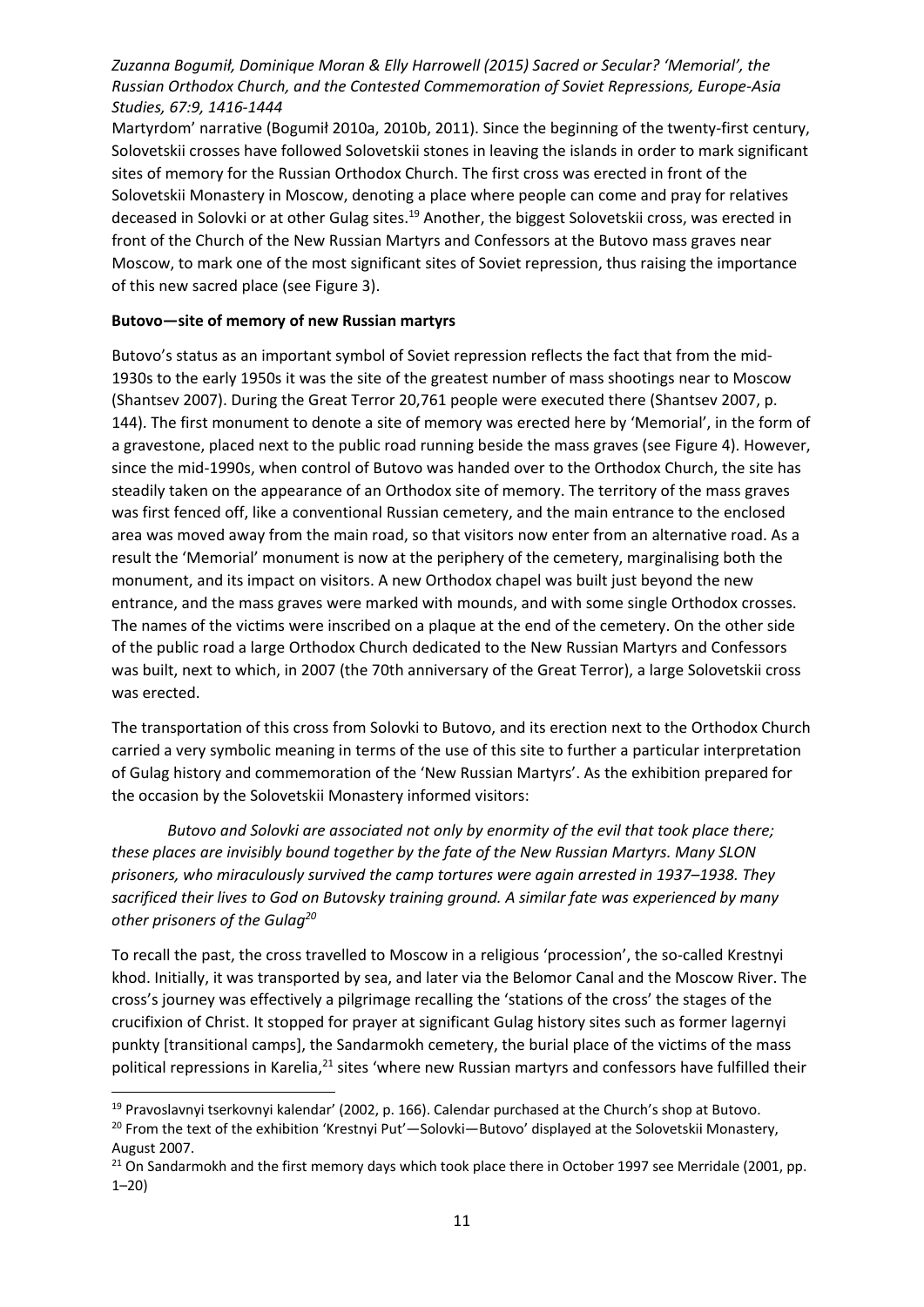dedication, and defended the faith and truth, in the former camps and places marked with the blood and tears of murdered innocents'.<sup>22</sup>

The Krestnyi khod was broadcast by major TV stations and was the most high profile media event of the 70th anniversary of the Great Terror. The pilgrimage expressed sorrow for past 'sins', and its role was to purify the nation from the mistakes of the past. It was dedicated to the zeks who had built with their own hands the canals along which the cross travelled, and the lagernye punkty where there were breaks for prayers. The krestnyi khod can be perceived as a kind of anti‐behaviour (with the meaning given to that term by Boris Uspenskii).<sup>23</sup> Its goal was to purify the nation by application of reversed meanings. The cross travelled by water instead of by land; and upstream not down. Krestnyi khod not only linked the two 'Russian Golgothas', Solovki and Butovo, but also gave shape to the subsequent Russian Orthodox memorialisation of the Gulag (Bogumił 2012b). This idea was fully expressed in the symbolism of the Solovetskii cross set in Butovo. As the sculptor of the cross explained in an interview:

For the first time we made a cross consisting of three different types of wood; ... like the cross *of Christ. … Moreover, the cross in Butovo has two sides. The front symbolises the victory of the Orthodox Church, the Holy Church, with the angels, the Archangel; … these are unearthly objects. On the back there is the earthly Church, the Church which struggles with sin. I presented crosses there* which symbolise that Butovo is a cemetery; ... that is why the back has the crosses. I presented there *the Crown of Thorns. … And there is another element—the thorns are interspersed with barbed wire. This was the instrument of murder of the New Russian Martyrs and Confessors of the twentieth* century. On the front of the cross ... in the centre, is the Crown of Christ. This is his crown. I filled it *with New Martyrs. This is their participation in the victory*. 24

A year after the erection of the Solovetskii cross at Butovo, a corresponding cross was erected on the road leading to the mass graves at the top of Sekirnaya Hill on the Solovetskii Islands. The front of this cross carries the same symbolism as the back of the Butovo cross. In this way, the two Solovetskii crosses, one at Butovo and one on Sekirnaya Hill, form a kind of axis connecting the two 'Russian Golgothas'. This connection is made not only on the basis of the historical significance of both places (as mass graves for mass shootings) but on the basis of the symbolism of crosses which facilitates dialogue between these two places. The inscriptions on the cross on Sekirnaya Hill indicate both the repression that took place on Solovki in general, and on that site, the most deadly place of the archipelago, in particular. The placement of the same inscriptions on the reverse side of the cross in Butovo seems to explain that the system developed at Solovki spread all over the country, culminating in the Great Terror, of which Butovo is a site‐symbol. But the repressions which took place in the earthly world are overshadowed by the symbolism of the front of the cross. In this way the cross at Butovo commemorates the repression, but above all is witness to Christ's victory over death and evil; a victory in which the new Russian martyrs participate.

Finally, it is worth noting that the importance of Butovo and Solovetskii Islands in the history of new Russian martyrdom is also expressed in the official icon of the New Russian Martyrs and Confessors

<sup>&</sup>lt;sup>22</sup> From the text of the exhibition 'Krestnyi Put'—Solovki—Butovo' displayed at the Solovetskii Monastery, August 2007.

<sup>&</sup>lt;sup>23</sup> Uspenskii writes about the meaning of anti-behaviour for Russian culture in analysis of the reforms of Tsar Peter the Great. He shows that the aim of reforms was to invert the traditional precepts, such that the process of construction of the new society could begin (Uspenskii 1998).

<sup>&</sup>lt;sup>24</sup> Interview with Georgii Kozhokar, who works in the monastery's carpentry workshop making the Solovetskii crosses, Solovetskii Islands, 9 August 2007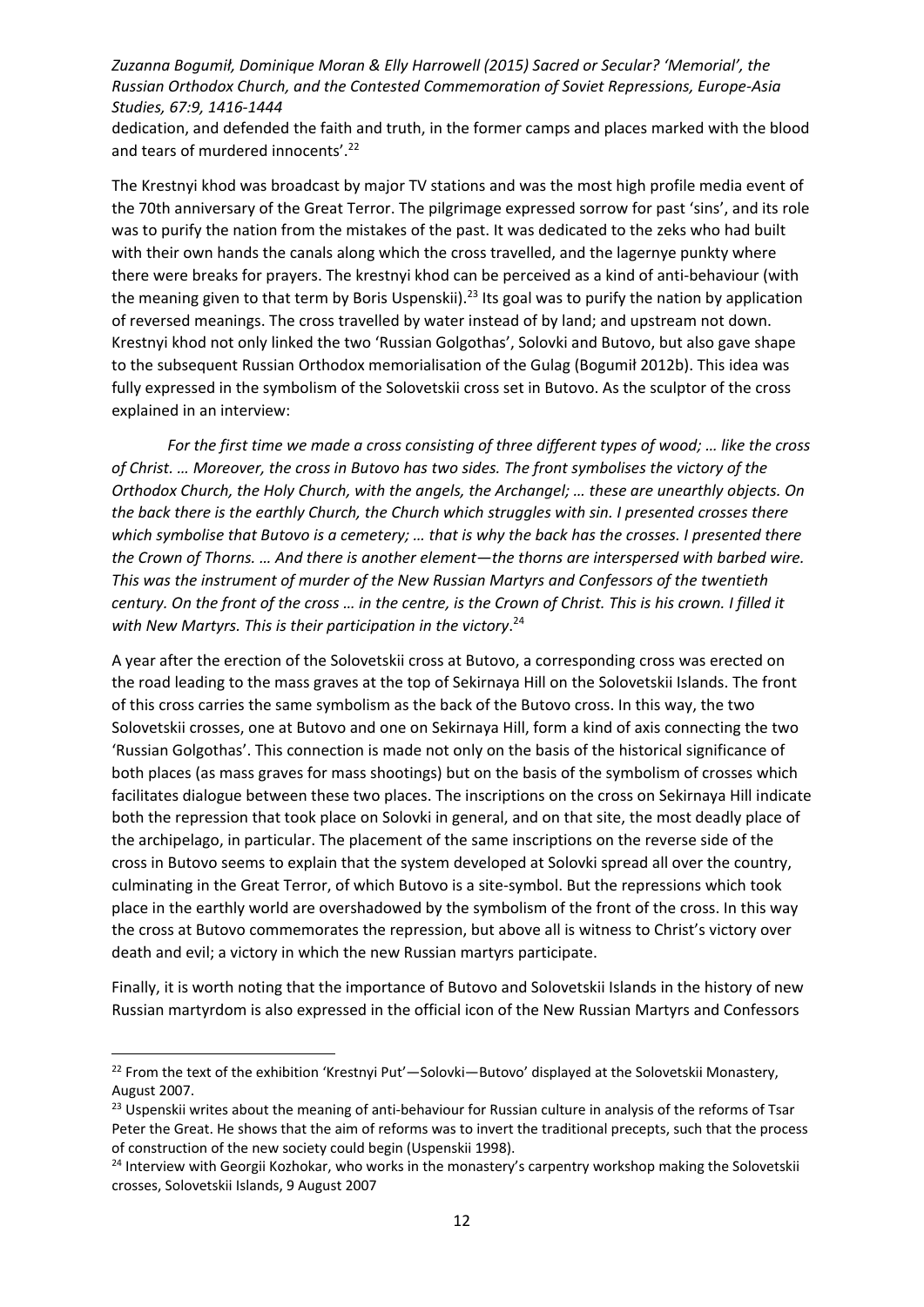(Khala 2010). On both sides of the icon there are smaller icons which represent scenes of individual martyrdom (on the right side) and scenes of mass martyrdom (on the left side). The Solovetskii Islands are located at the top while Butovo closes the scenes of mass martyrdom. Both places are thus linked not only geographically (through the crosses erected on mass graves in Sekirnaya Hill on Solovetskii Islands and Butovo), but also mystically, in the icon, of which the original is in the Cathedral of Christ the Saviour in Moscow, with copies in many local Orthodox churches so that every Orthodox believer can pray to God through the intercession of the new martyrs. Amongst the new martyrs commemorated in the icon is Tsar Nicholas II, murdered in Ekaterinburg.

#### **Ekaterinburg—site of memory of the Russian royal family or 'gateway to the Gulag'?**

The Tsar's assassination in July 1918 in the basement of the Ipatiev House is widely perceived in Russian society as the beginning of Russia's 'suffering' of the twentieth century. The impact of the execution of the last Russian emperor on the nation's history was clearly expressed by one interviewee, a resident of Kolyma engaged in erecting Orthodox crosses on the territory of the former Sevvostlag camp cemeteries, in 2008:

*In March 1917, when the Tsar abdicated, they celebrated a great victory. But, three years* passed and in March 1921, half of those who celebrated were no longer living, and the half that still *survived, were without wealth, without a country. … As stated in the Bible, four generations will bear responsibility for the sins of their ancestors. The next generation was the one developing Kolyma and* all the other places far away. ... It is evidence of what? That Russia should repent for the murder of *the Tsar and the royal family. <sup>25</sup>*

The Tsar's assassination in Ekaterinburg ensured that this city has become an important site of memory. In the early 1990s, as in other parts of the country, local Ekaterinburg newspapers started to discuss the construction of monuments which would commemorate the victims of Soviet repressions. The erection of three different monuments was envisaged. First was the Khram na Krovi (Church on the Spilled Blood), which was planned to be built at the location of the murder of the Tsar and his family. Second was a memorial to the victims of political repressions located at the so‐ called '12 km down the Moscow road' site where between 30 and 50 mass executions of more than 20,000 people took place. The last monument was 'Mask Europe‐Asia' designed by sculptor Ernst Neizvetsnii (Pastuchova 1995; Kutozov 1996), which was planned to be built on the border between European Russia and Siberia as a kind of 'Gateway to the Gulag'. This monument was part of a wider memory complex, a triptych named 'The Russian Triangle of Suffering and Redemption', consisting of three masks standing at significant sites of the history of the Soviet repressions, in Ekaterinburg, Vorkuta and Magadan. Of the three monuments planned in Ekaterinburg, only the first two, Khram na Krovi and the Memorial Complex to Victims of Political Repressions at '12 km down the Moscow road' were built. Despite the efforts of the Ekaterinburg 'Memorial', Neizvestnii's Masks monument was not erected, due to the strong opposition of the Orthodox Church.

The idea behind 'The Russian Triangle of Suffering and Redemption' resulted from Neizvestnii's participation in a conference organised by Moscow State University in 1989, where he delivered a lecture on Art and Society.<sup>26</sup> The lecture made a great impression on the audience, and representatives of various cities asked Neizvestnii to build monuments in their towns. The sculptor chose only three cities: Ekaterinburg, place of execution of Tsar Nicholas II; and Vorkuta and

<sup>&</sup>lt;sup>25</sup> Interview with Vladimir Naiman, who erects crosses at his own expense on the territory of the former lager cemeteries in Kolyma region, Debin, 8 July 2008

<sup>26</sup> See Leoig (1998, pp. 67–71)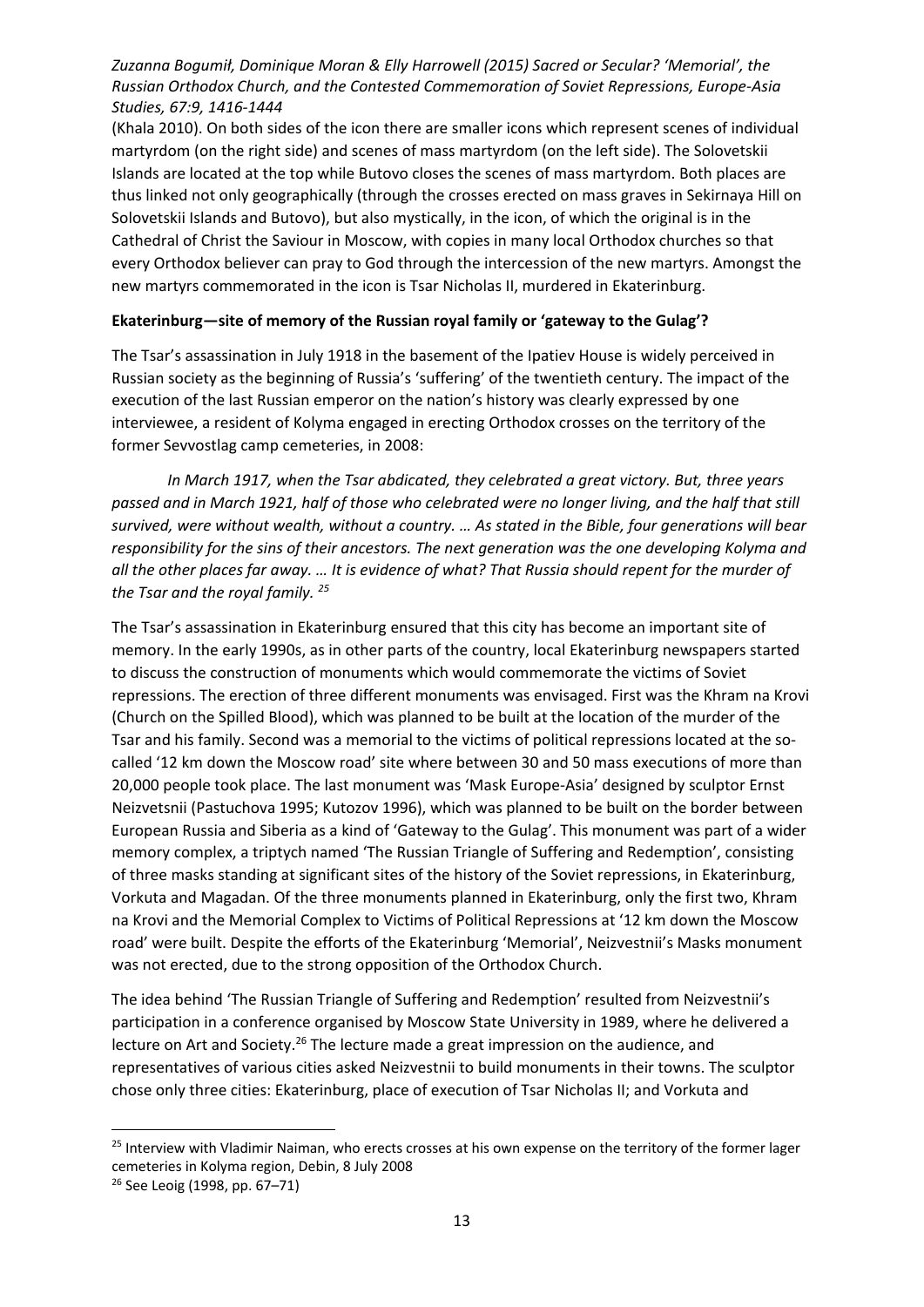Magadan, two of the most notorious Gulag sites in the USSR, and decided to link them via these monuments, which due to their symbolism would be in constant dialogue and thus contribute to the transformation of Soviet society. The meaning of this triptych stimulated the local 'Memorial' representatives of Vorkuta, Magadan and Ekaterinburg; they engaged intensively in their construction, and perceived these monuments to be an appropriate means to effect societal change.

All three monuments took the form of masks. The Vorkuta Mask resembled an island located on the river bank. It faces across the river towards the site where the first coal mine and special purpose camp, Rudnik, were located (see Figure 5). The Mask of Sorrows in Magadan gazes sadly towards the Kolyma gates, where ships docked to allow prisoners to disembark (see Figure 6). In Ekaterinburg, two masks were planned, with European and Asian‐featured faces gazing in opposite directions (see Figure 7). The rear 'interiors' of the masks were to be in opposition to their calm exteriors; filled with crosses engulfed by eternal fire, which were 'embracing the European victims and Asian victims and in such a way presenting the scale of our tragedy and our pain' (Andreev 1990). In a newspaper article stored in the 'Memorial' archive in Ekaterinburg, the director of the Ekaterinburg Artists Association explained the symbolism of this monument in the following way:

*These masks literally came to us from antiquity. We all are the victims of a thoughtless idea. … The monument should reflect eternal mourning for people innocently killed, and should change us like a panikhida27 in the Orthodox church, like Bach's music, like a Greek tragedy.28*

According to the agreement between 'Memorial', the city authorities and Ernst Neizvestnii, the Mask monument should have been unveiled during the City Day in 1991.<sup>29</sup> However, by 1993 the monument had still not been erected. From the outset there were problems with funding for the construction of the monument, but it was the protest by the Russian Orthodox Bishop of Ekaterinburg and Kurgan, Melkhisedek, against the monument which had the greatest impact. In his letter to the city authorities, the bishop claimed that the spiritual dimension of the monument was very problematic. Monuments commemorating the dead, he argued, are the most important cultural phenomena because they embody the spiritual and cultural traditions of the nation. Thus, these monuments must express the nation's spirit and not just the artist's vision. The bishop asked whose cultural traditions were being expressed in Ernst Neizvestnii's Ekaterinburg monument, and argued that the monument offended various religious feelings, not only those of the Russian Orthodox Church. He was convinced that the only appropriate sign of memory was an Orthodox church, chapel or cross, particularly in a place such as Ekaterinburg, where Tsar Nicholas II and his family were killed.<sup>30</sup>

The bishop's arguments were picked up by representatives and members of different organisations who also joined the protest; they were discussed in detail in the local press in 1993.<sup>31</sup> A member of the Ekaterinburg City Council claimed that the masks were empty signs, and that the only adequate way to commemorate the victims of repressions was through the Khram na Krovi. The representative of the Organisation of the Victims of Political Repressions in Ekaterinburg argued that

- <sup>29</sup> 'Memorial' Archive, Ekaterinburg, Agreement Number 156. RSFSR, Sverdlovskii Gorodskii Sovet Narodnikh Deputatov Ispolnitel'nii Komitet; Reshenie ot 15.05.1990, nr 156, 'O sooruzhenii v g. Sverdlovske pamyatnika zhertvam repressii'. The document is archived in Anna Pastukhova's private archive
- <sup>30</sup> Melkhisedek, 'Narodnom nas delat' pamyat'', Glagol, March 1993

<sup>&</sup>lt;sup>27</sup> A memorial service.

<sup>&</sup>lt;sup>28</sup> Ilya Gintsei, 'Komu on nuzhen, etot pamyatnik?', a newspaper article from Vechernii Ekaterinburg, cut from the newspaper by Anna Pastukhova, representative of the Memorial Society in Ekaterinburg, and archived in her private archive alongside information on the erection of the Ernst Neizvestnii monument

<sup>&</sup>lt;sup>31</sup> Dialogi u monumenta', Glagol, March 1993.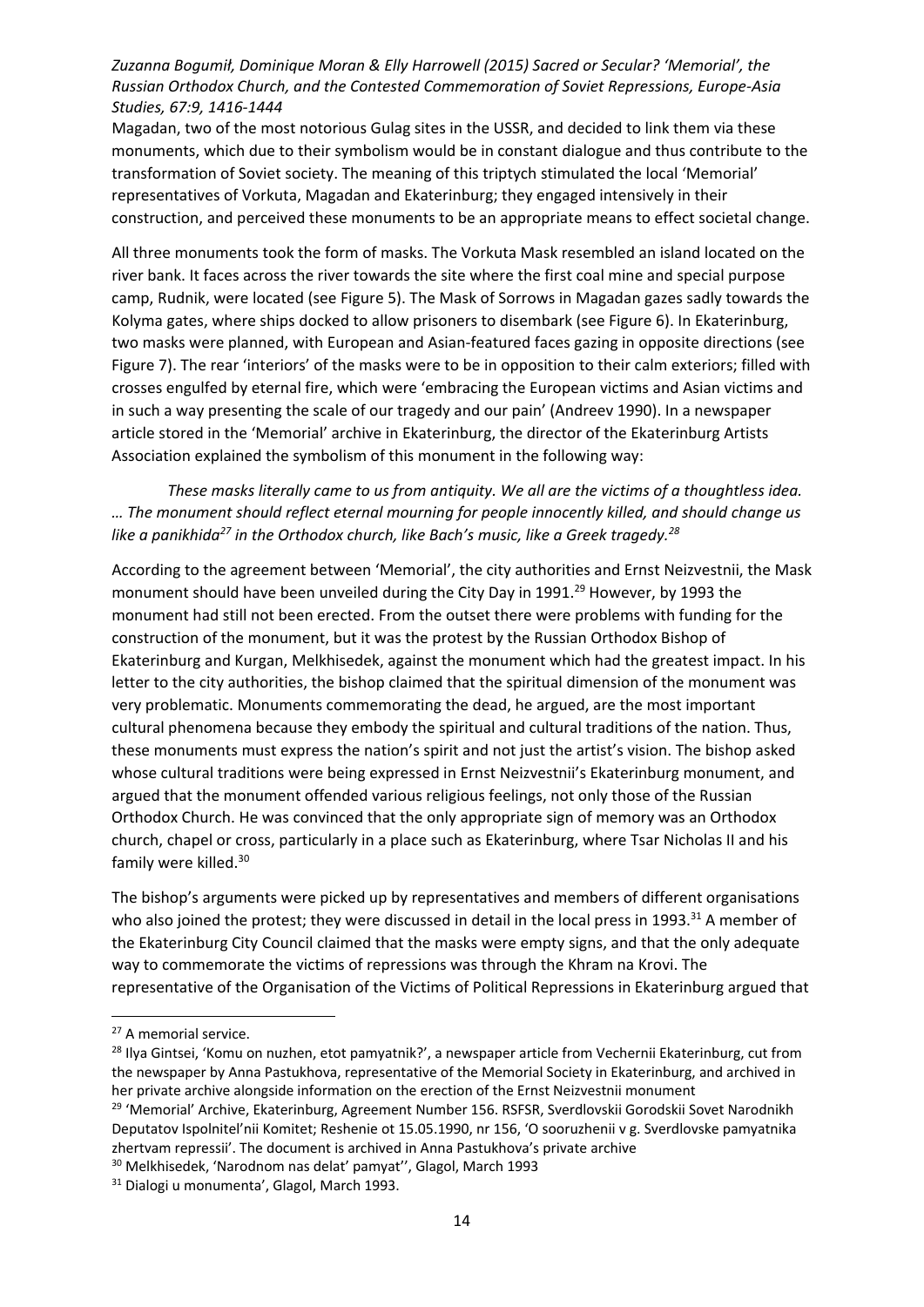the proposed location of the Mask monument was also problematic, because the nearby Palace of Youth (Dvorets Molodezhi) was a site which 'emanates optimism and hope for the future'.<sup>32</sup> Moreover, there was already a monument 12 kilometres down the Moscow road, so, it was asked, why was another necessary, especially one so expensive? Another added that the monument was too generic—it could be erected anywhere in the world 'in Taiwan, Indonesia or Germany' but not in Russia.<sup>33</sup> The size of the monument also provoked doubts. An art expert claimed that the monument was huge and reflected the nation's obsession with gigantism. Others also argued that the money for the monument should be given to people who needed it and not spent on this 'gigantic monster' (Pinaeva 1993, p. 3) of 'the unknown Michaelangelo' (Perevalov 1993, p. 4).

Supporters of the Mask monument questioned why the Orthodox Church should be concerned about the spiritual representation of the Mask monument at all, when many memorials of the 'Great Patriotic War' had no religious meaning.<sup>34</sup> A journalist from Vechernii Ekaterinburg even questioned the basis of the bishop's rights to talk about the religious feelings of people of other faiths, asking why should Khram na Krovi, which reflected the values of only one religious group, be better than the Mask monument which would reflect the ideas of different groups? Why could both monuments not be erected (Andreev 1993)? Another supporter claimed that the city authorities should provide the money for the Mask monument because 'the authorities conducted the terror in 1930s, so it is the authorities which should erect the monument of sorrows' (Matafonova 1993). However, the protest of the Russian Orthodox community prevailed, and the 'Mask Europe‐Asia' monument was not erected.

#### **Magadan—site of memory of Soviet utopian consciousness or another site of new martyrs?**

In Magadan, the fate of Ernst Neizvestnii's Mask of Sorrows was rather different. As one employee of the Magadan Cultural Centre explained in an interview in 2008:

*For years in the city there were only so‐called 'on duty' monuments: statues of Lenin and representations of the Communist Party. No other monuments were built, because nobody wanted to* stay all his life in Magadan. In general, people wanted to live here for some time, earn some money *and then move to the central parts of USSR. Therefore, they did not pay attention to monuments as determinants of cultural identity.35*

However, at the end of the 1980s, the situation changed, with people growing attached to this region, and choosing to stay; some because they had an emotional attachment to place, others because they could not envisage living anywhere else. As one of the residents of the town of Debin claimed in 2008: 'we are voluntary zeks; we cannot leave this place; we cannot even go to Magadan; we have no money'.<sup>36</sup> Therefore, discussions about a memorial for the victims of the Gulag in

<sup>&</sup>lt;sup>32</sup> This is the reported opinion of G. Gassel'blad, representative of the Ekaterinburg Association for Victims of Political Repression, 'Dialogi u monumenta', Glagol, March 1993, p. 2. There was discussion of the meaning of the monument in the local newspapers. Glagol gathered the opinions of representatives of the regional administration, and various social and artistic organisations, and published them under the title 'Dialogi u monumenta'

<sup>&</sup>lt;sup>33</sup> This is the reported opinion of Yu. Lipatnikov, representative of the Russian union movement, 'Russian Soyuz', Glagol, March 1993, p. 4. This is also from the collection of opinions gathered by Glagol (see footnote 32)

<sup>&</sup>lt;sup>34</sup> B. Yakov, 'Maski my vas ne znaem', Oblastnaya Molod'ezhnaya Gazeta, 1993. This article, cut from the newspaper by Anna Pastukhova, representative of the Memorial Society in Ekaterinburg, is archived in her private archive alongside information on the erection of the Ernst Neizvestnii monument.

<sup>&</sup>lt;sup>35</sup> Interview with the moderator working in the House of Culture in Magadan, Magadan, 16 July 2008

<sup>&</sup>lt;sup>36</sup> Interview with an inhabitant of Debin village, Kolyma, 8 July 2008.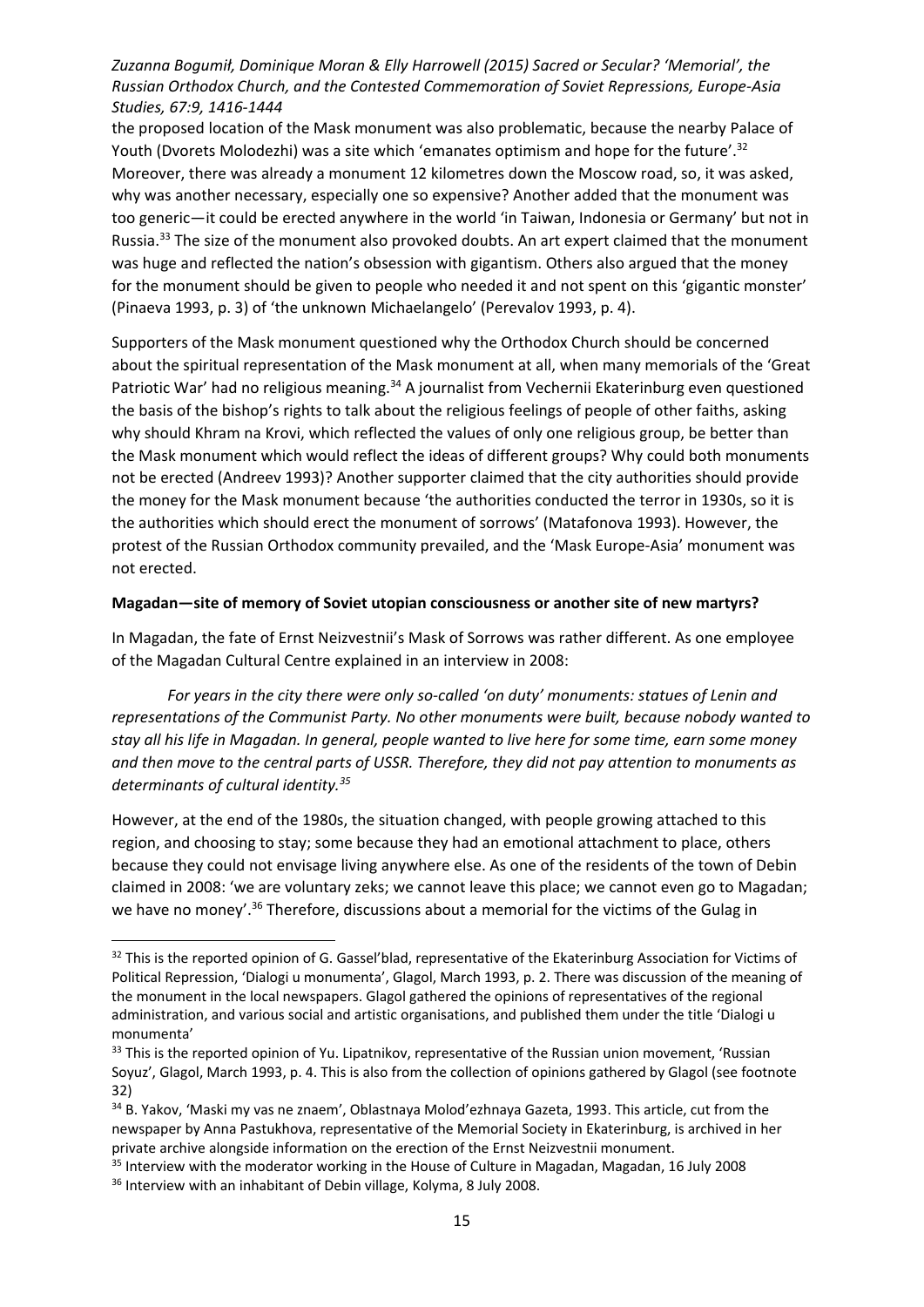Magadan developed in conjunction with debates about other monuments to be erected in the city (Bogumił 2012b, pp. 279–82). The idea was to create a network of monuments which expressed the identity of the inhabitants of Kolyma. The proposed 'Mask of Sorrows', however, provoked the most heated discussions.

The sculptor claimed that the 'Mask of Sorrows' was a death mask reflecting the character of its era. Since the left side of the brain is responsible for memory, there are masks on the left side of the face which imitate human tears. Masks also symbolise the community of prisoners, reflecting their different ages, nationalities, characters and attitudes towards the reality which surrounded them, as well as their different ways of experiencing pain (Raizman 1999). On the back of the mask is a cross with a figure of a man; however, the crucified man does not accept the cross, instead he is pictured breaking away from it, therefore this representation is not a symbol of victimhood or reconciliation, but rather a symbol of anger and refusal to accept a fate of slavery (Raizman 1999). It is this allegedly profane use of Christian symbolism that caused a storm around Ernst Neizvestnii's monument, and for which he was strongly criticised.

It was argued that the 'Mask of Sorrows' was blasphemous, and that it offended the religious feelings of Russian Orthodox believers.<sup>37</sup> Vechernii Magadan quoted the argument of the Dean of the Faculty of Philosophy and Theology of the Russian Orthodox University in Moscow, one of the opponents of the monument, who stated that in the Christian culture a body stretched on the cross is associated with Christ, who accepts its suffering. But Neizvestnii's Mask sculpture symbolised not sacrifice or reconciliation, but revolt; the crucified man resembled Prometheus rather than Christ. The monument to victims of Bolshevism was thus imbued with the idea of Bolshevism itself and reflected the apotheosis of hate.<sup>38</sup> The man with outstretched arms seemed ready to kill anyone who used force to enslave him (Raizman 1999).

The allegation of the profane use of Christian symbolism in the Mask monument provoked the Russian Orthodox community in Magadan to start a petition of opponents of the monument, in an attempt to convince the city authorities to halt its construction. Their main argument was that the Mask monument did not correspond to the Russian Orthodox faith, and that it therefore contradicted the spirit of the Russian nation.<sup>39</sup> Their petition also included a letter from the Bishop of Ekaterinburg, which in turn contained a detailed explanation of the whole controversy. It was once again stressed that since the Mask memorialised the dead, it should be in line with the cultural traditions of the nation, and should form an integral part of national identity formation. Ernst Neizvestnii's Mask of Sorrows, they argued, did not express the values of the nation, so future generations would learn nothing about the Russian nation from looking at this monument.<sup>40</sup>

The aesthetics of the monument were also criticised.<sup>41</sup> The protests of the Russian Orthodox Church emphasised that the memorial should produce positive feelings in the viewer, and express deeper meanings, but that the Mask of Sorrows was instead hiding the truth; that it suggested hypocrisy, deceit, two-facedness,<sup>42</sup> and was therefore unsuitable for this kind of memorialisation. The Mask,

<sup>37</sup> 'Krest bez Khrista', Vechernii Magadan, 12 January 1996.

<sup>38</sup> 'Krest bez Khrista', Vechernii Magadan, 12 January 1996.

<sup>39</sup> 'Nerastorzhimaya chast' narodnogo dukh'', Vechernii Magadan, 30 April 1993

<sup>40</sup> 'Nerastorzhimaya chast' narodnogo dukh'', Vechernii Magadan, 30 April 1993

<sup>41</sup> Nerastorzhimaya chast' narodnogo dukh'', Vechernii Magadan, 30 April 1993

<sup>42</sup> "Maska" vzglyad c dukhovnoi strany', Vechernii Magadan, 10 February 1995.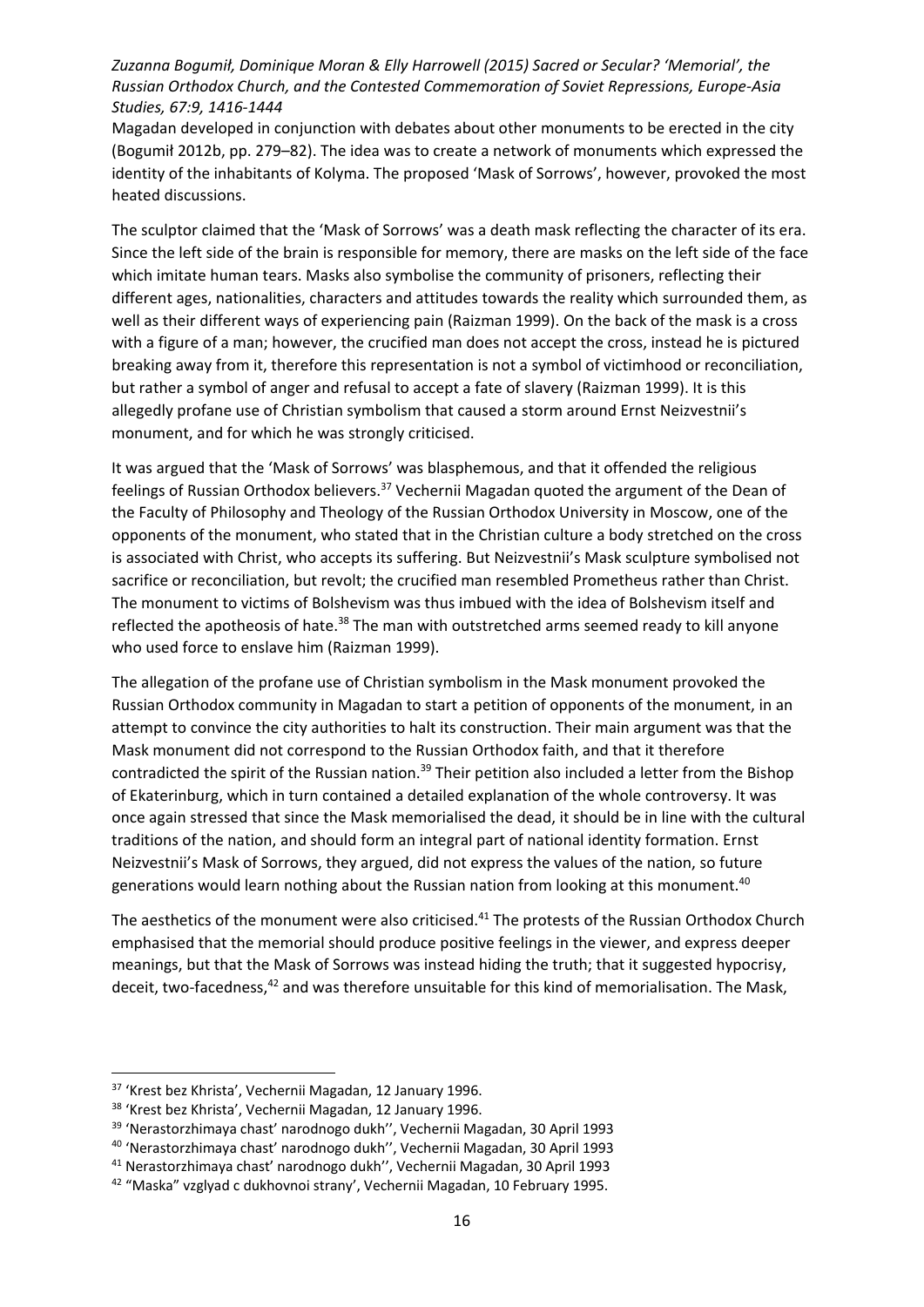they argued, was nothing more than a violation of a thousand years of Orthodox Christianity and Russian tradition.43

The Russian Orthodox Church asked who the monument was for—the living, or the dead? If for the dead, it argued that people sentenced to imprisonment in Magadan were members of 'traditional culture', claiming therefore that they were mostly brought up 'in the Orthodox faith', and that the monument should therefore empathise with their situation and consider whether they would like be buried under 'Ernst's cross' or whether they 'would rather prefer to lie in the open air'.<sup>44</sup> If the monument was for the living, then it was deemed useless, because they argued that respect to the dead could only be learned through education, and not through this monument. Just as in Ekaterinburg, the Mask's opponents again claimed that the only appropriate monument was the Russian Orthodox chapel, or the cross, and that such a symbol should be erected, rather than the Mask.<sup>45</sup>

The Mask of Sorrows' supporters explained that the cross in the Mask had nothing to do with Christianity; that it was simply a tool of torture.<sup>46</sup> Their explanation emphasised that not all secular art must necessarily move away from God; that secular art may carry a deeper Biblical message. For them the significance of the monument lay in the contrast—the gap between the dispassionate and indifferent gaze of the Mask, and the utter tragedy conveyed by the whole composition (Shalirnov 1996). This aesthetic was very significant; the Mask was not only a memorial to the victims, but its form and its message also demonstrated the intellectual and moral mediocrity of those who developed the Gulag (Medovoi 1996). It was emphasised that the monument was not an idol, but a symbol, which expressed memory, and that people should honour this symbol. Moreover, it was also a symbol of faith in the democratic future of Russia (Raizman 1999), with the monument itself commemorating victims of other totalitarian states which adopted Marxist ideology.47 Ernst Neizvestnii wrote about the message of the monuments as follows:

*I see what happened in the Soviet Union as an anthropological crime against humankind in* general, it is not the tragedy of an individual social group, this is not the tragedy of an individual nation, not even the tragedy of Russia, but it is like the disaster in Germany, like fascism. (Neizvestnii *1989, p. 70)*

The Mask was therefore a sign of an inclination towards 'utopian consciousness' which may lead to a disaster comparable to those that took place in the twentieth century. Despite the vehement criticism of the Russian Orthodox Church, the Mask of Sorrows was unveiled in Magadan during commemorations of the Day of Victims of Political Repressions, organised specially for this occasion, in June 1996. As Miron Etlis, the representative of 'Memorial' in Magadan, asked in an interview in 2008: 'how did we manage to do it [unveil the monument] during the Yel'tsin era? It is a secret of political manoeuvring'.48 It was also possible because of the specificity of the identity situation of Kolyma inhabitants at that time. The debate about monuments in Magadan's newspapers at the beginning of the 1990s had a great impact on Kolyma inhabitants, and meant that the Mask became an important marker of local identity.

<sup>43</sup> Tsenarii pod nazvaniem "Monument"', Vechernii Magadan, 24 March 1995

<sup>44</sup> Krest bez Khrista', Vechernii Magadan, 12 January 1996

<sup>45</sup> Komu vse eto nuzhno?', Vechernii Magadan, 23 April 1993

<sup>46</sup> Komu vse eto nuzhno?', Vechernii Magadan, 23 April 1993

<sup>47</sup> See Leoig (1998, p. 67).

<sup>48</sup> Interview with Miron Etlis, representative of the Memorial Society in Magadan and former prisoner in Kolyma, Magadan, 12 July 2008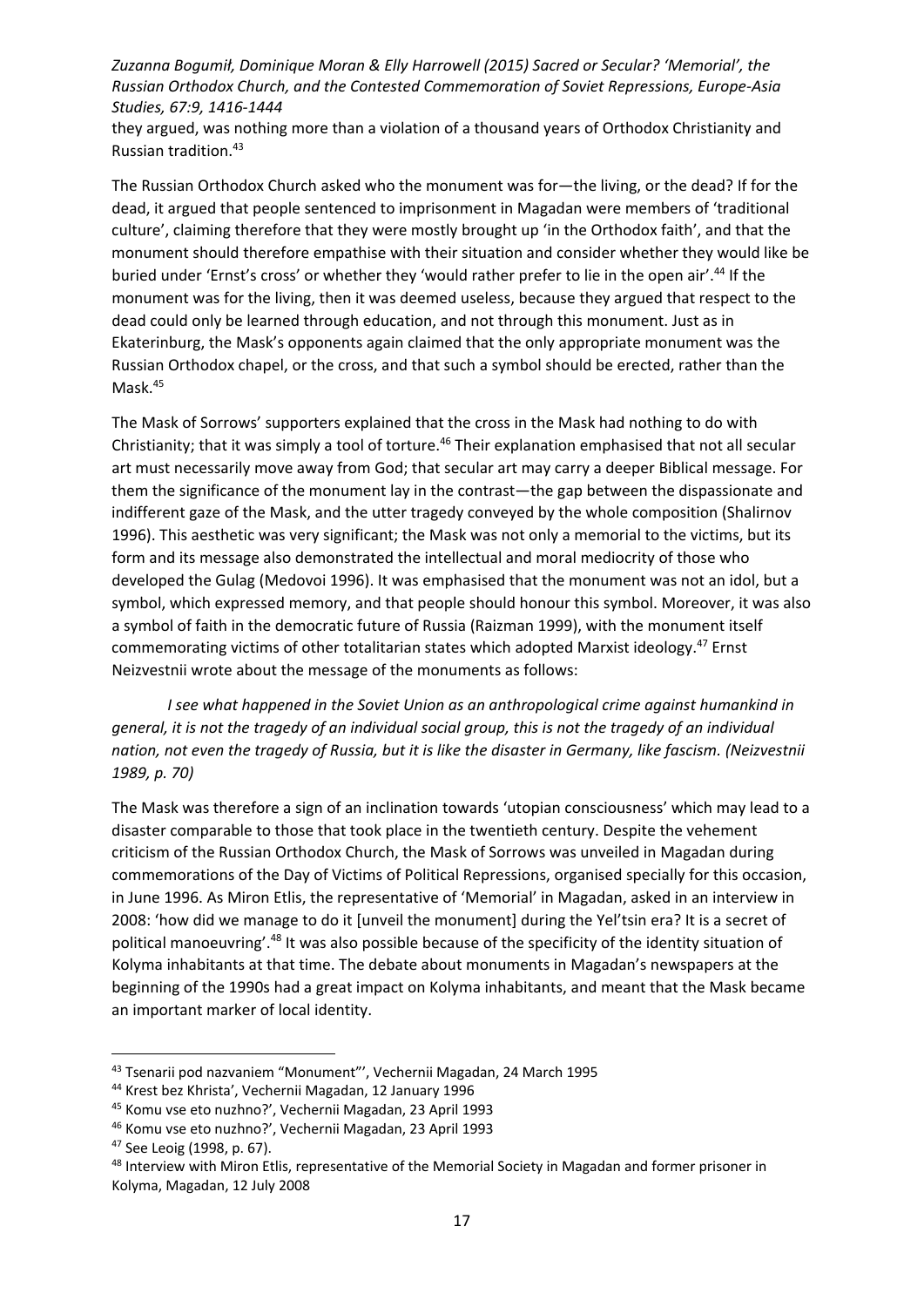#### **The pre‐eminence of the Russian Orthodox Church in the twenty‐first century**

By the beginning of the twenty‐first century, the status of Gulag memory in Kolyma, as in all of Russia, had changed (Bogumił 2012a). The economic crisis and political changes of the mid–late 1990s arguably derailed the process of cultural change, and the 1997 Law 'On Freedom of Conscience and Religious Association'49 strengthened the Russian Orthodox Church's position in society, and its impact on the shape of collective memory of the Gulag. In consequence, crosses or memory chapels are today erected not only by representatives of the Russian Orthodox church, but also increasingly often by some 'Memorial' members. Even if members of St Petersburg or Moscow 'Memorial' are opposed to confessional signs of memory, claiming that they impose a particular understanding of the past, members of other 'Memorial' branches state that these are universal symbols, which express their meaning unambiguously. As a representative of 'Youth Memorial', who organises river rafting tours on the 'memory rivers' in Perm' region, and who erects memorials to Gulag victims, claimed at interview in 2008:

*I do not really like the confessional character of memorials. In the 1930s and 1940s many* people in the Soviet Union were atheists, and yet to commemorate them I erect the cross. ... But the cross, as is shown in our European tradition, not only the Russian tradition, indicates that a place is a memorial ... it catches the attention and indicates that the place honours the memory of a person. So, *I usually erect crosses. The Catholic one as well [as the Orthodox].50*

The best example of this 'turn' towards religious representation, in which Russian Orthodox symbolism has become the dominant visual language of remembrance of the Gulag, is perhaps the monument to the Victims of Political Repressions erected by the Pokayanie Foundation in Syktyvkar, in the Komi Republic (see Figure 8). Pokayanie was founded by the members of Syktyvkar 'Memorial' Society, and is the only non‐government organisation which both has its roots in the 'Memorial' movement and is supported from the Republic's budget. The Republic authorities gave special funds for the erection of the monument, unveiled in 2001 in one of the city's squares. Rather than an 'artistic vision' like the Mask monument, it takes the shape of an Orthodox chapel. The metal relief on the central back wall, which represents the 'night arrest' of a Gulag victim, re‐emphasises the intertwining of Christian iconography within Gulag memorialisation; the relief depicts a man who was a dedicated Communist, signified by the hammer and sickle badge held by a child in its outstretched hand. The man was evidently rewarded by the authorities who also caused his death. The whole scene recalls Christ's crucifixion, with women standing next to the cross, Mary his mother and Mary Magdalen, here his wife. The man himself seems to accept his fate humbly and his gaze, directed at the hammer and sickle, reflects contrition and remorse for his sins. In contrast to the Mask of Sorrow in Magadan, the way the Syktyvkar monument uses the religious representations does not seem to violate the Orthodox faith and the monument was willingly consecrated by an Orthodox priest. Mikhail Rogachev, a representative of the Pokayanie Foundation, explained why they chose this form for the monument: 'The idea was to point out that the history of the Gulag took place on Orthodox soil'.51 He stressed, however, that the chapel commemorates all the dead, not just Orthodox believers. He also pointed out that on 30 October, priests of different confessions

<sup>49</sup> This law redefined the state's relationship with religion and was signed by President Boris Yel'tsin on 26 September 1997, available at: http://www2.stetson.edu/~psteeves/relnews/freedomofconscienceeng.html, accessed 31 July 2015.

<sup>&</sup>lt;sup>50</sup> Interview with Robert Latypov, representative of Youth Memorial, a branch of the Memorial Society in Perm, and organiser of canoe trips on 'memory rivers', Perm, 28 July 2008.

<sup>&</sup>lt;sup>51</sup> Interview with Mikhail Rogachev, representative of the Pokayanie Foundation, member of the Memorial Society in Syktyvkar, historian and editor of 'memory' books Pokayanie, Syktyvkar, 22 September 2007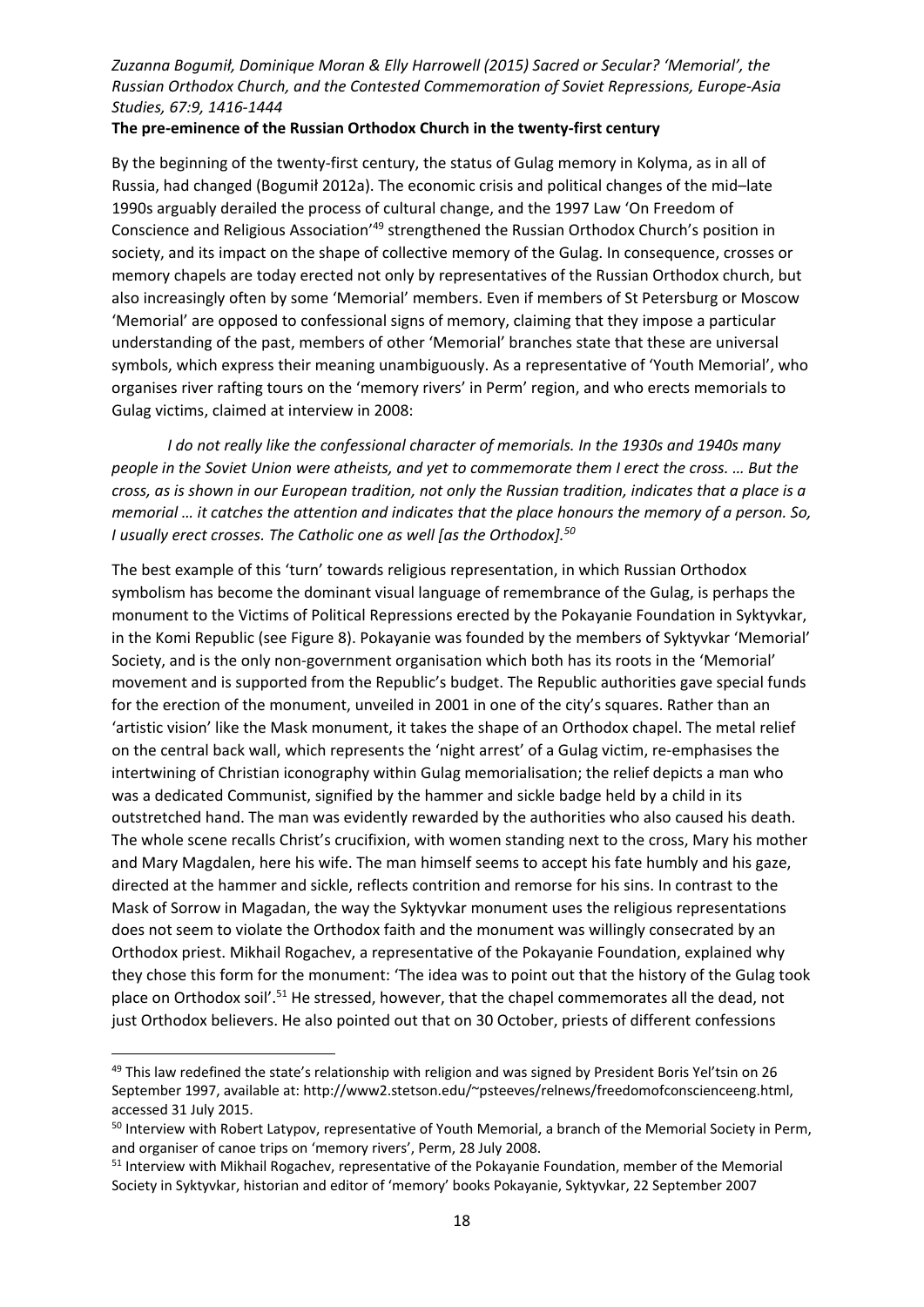come to the chapel to celebrate the Day of Victims of Political Repressions, and others of different faiths pray outside. Rogachev believes that the chapel is a 'shared' marker of memory. However, the question still arises over whether this cooperation will be harmonious. Will the Syktyvkar chapel remain a shared sign of memory when the Gulag becomes part of the cultural memory, and its only material relics are stones and Orthodox crosses and chapels? Will today's broad understanding of the meaning of this memory sign, always remain inclusive? The examples of Ekaterinburg and Magadan call the 'unifying' nature of these religious markers into question. Is it really possible that a site imbued with the religious iconography of one group can became a common site of memory?

#### **Discussion: sacred or secular?**

As the post-Soviet period has progressed, the Russian people have confronted the various aspects of the legacy of the Soviet period in general, and of the repressions in particular. Despite the passage of time, public attitudes toward Stalin and the mass repressions remain deeply contradictory, with a kaleidoscope of opinions ranging from the 'harmless' nostalgia for the sense of predictability and security of the Soviet era, to a complex relationship between Soviet nostalgia and Russian nationalism, and to the more controversial 'rehabilitation' of Stalin as a national hero and the marginalisation of the Stalinist repressions as part of the retelling of Soviet history in what is arguably a new era of political repression (Khrushcheva 2005; Oushakine 2007; Nikolayenko 2008). Shlapentokh and Bondartseva argue that this ongoing crystallisation of attitudes is a powerful indicator that at the beginning of the twenty‐first century, Russia still 'does not have an ideology that can unite the majority of the elite and the masses' (Shlapentokh & Bondartseva 2009, p. 302). In this foment of opinion, the memorialisation of the repressions, through sites of memory, provides a tangible example of these debates being played out both in public debate in the press, and in the cultural landscape, in ways which are intended to influence collective memory and inform opinion and interpretation of the significance of the repressions; opinion which in turn has the potential to shape contemporary social and political developments in the Russian Federation.

Dorman argues that the rising number of New Russian Martyr canonisations has accompanied 'a progressive and discreet transfer of responsibility for commemorative affairs from the state to the Orthodox Church' (Dorman 2010, p. 436), resulting in the dominance of a particular kind of memory of the repressions, that identifies and reifies, amongst millions of victims, those who died for their Orthodox faith. At sites such as Butovo, she argues, the new martyrs are overrepresented, and religious commemoration dominates any secular remembrance. Our own study of the Butovo site demonstrates the specific ways in which secular commemoration has been marginalised not only through the rearrangement of the site (which minimised the impact of the 'Memorial' stone), but also in the discourses which surrounded the Orthodox memorial, in which the thousands of Butovo victims are subsumed within the narrative of the 'New Martyrs'. Although at Butovo around 1,000 victims were certainly murdered for their religious beliefs, these killings represent a fraction of the total number of deaths, which stands at over 20,000.

Elsewhere, our evidence from Ekaterinburg and Magadan demonstrates that at these sites, the Russian Orthodox Church actively led opposition to secular commemoration of the repression, stating very clearly that commemoration of the dead had to reflect the 'cultural traditions of the nation', insisting that these cultural traditions were coterminous with the values of the Orthodox Church, and that this relationship was essential to ensure the appropriate development of national identity, a process to take place through the shaping of collective memory at these sites of memory. In Magadan, the Russian Orthodox Church explicitly appropriated all Gulag victims as 'believers', claiming that since they were of 'traditional culture', they had been brought up 'in the Orthodox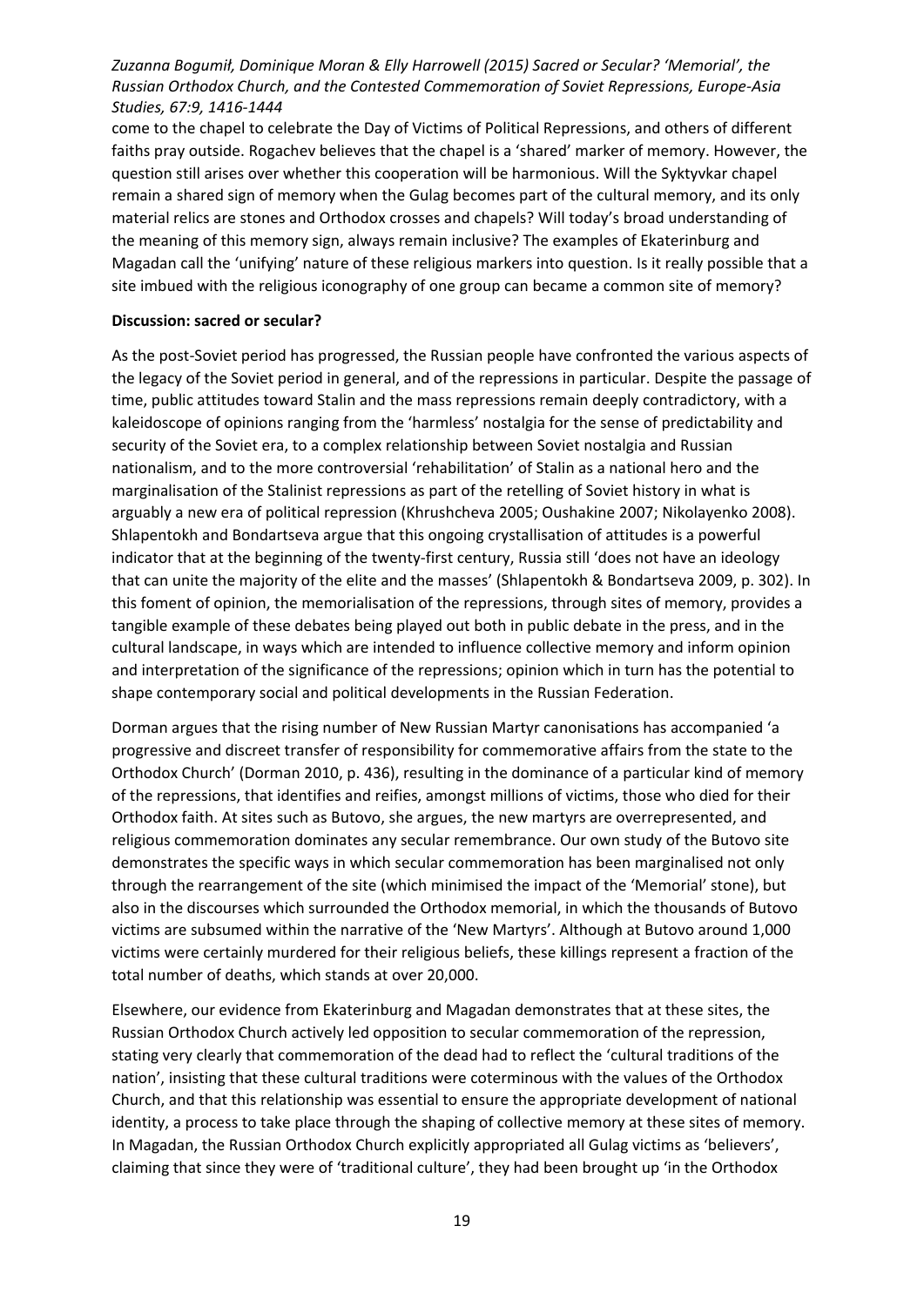faith'—a narrative which is one small step away from describing all of Magadan's victims of repression as martyrs for the Orthodox faith.

As the Russian Orthodox Church's 'appropriation' of the memory of the repression gathers speed, in the absence of any other coordinated form of memorialisation, alternative forms of commemoration at sites of memory are increasingly marginalised, or eliminated altogether, as secular organisations adopt the dominant visual lexicon of remembrance. The form of the new monument in Syktyvkar suggests that the turn towards recognisably Orthodox markers of memory, and towards an Orthodox interpretation of history, along with the terminology of the 'New Russian Martyrs', has become increasingly evident in Russia. Although at the end of the Soviet and beginning of the post-Soviet periods, members of 'Memorial' sought to articulate a secular, commemorative lexicon via the erection of non‐religious memorials at significant sites of memory, they have not managed to create a coherent commemorative language. This is because, as Russian scholar Alexander Etkind noted, there was at that time 'no serious philosophical debate in Russia, either secular, or religious, which would focus upon the problem of guilt, memory and identity of a society that had gone through mass terror' (Etkind 2004, pp. 51–2). Elsewhere, such debates, such as that of Holocaust memory, involved the participation of philosophers, artists, writers and witnesses to the events, and led to the construction of the material texture of memory. In consequence, even if 'Memorial' wanted to make Gulag memory a means to transform society, the memories of the repressions have a different shape and function in Russia than Holocaust memory has in the West (Forest & Johnson 2002, pp. 539–43; Bogumił 2012b).

There is also the problem of the monuments erected by 'Memorial'. The Society mostly erected monuments in the form of Solovetskii stone or tombstones, which 'do not visually represent the struggle of prisoners, the uprisings in the camps, hearings and tortures, violence and opposition, the hardships, ideology and other matters' specific for this situation. Crosses and tombstones could commemorate death, but not necessarily this particular one that has come as the result of a criminal regime. Therefore, these monuments 'do not blame, do not protest and do not explain the past' (Etkind 2004, pp. 68, 70). In other words, memory projects created by 'Memorial' are not the key to finding an answer to the essential questions: how was this possible? How do we move on from this? Hence, a return to traditional, recognisable markers of memory is widely visible in Russia. The Orthodox perception of the past guarantees a sense of continuation with the past, is rooted in the national culture and therefore is easy to understand by the majority of society. That is why today even some representatives of 'Memorial' choose Orthodox iconography to mark sites of memory.<sup>52</sup> Thus, whether intentionally or not, they lend weight to the Orthodox interpretation of Gulag history in terms of its influence on collective memory, and, through facilitation of the sedimentation of this interpretation in the visible cultural landscape, enable the continued semantic connection between commemoration of victims of the repression with the Russian Orthodox narrative of the 'New Russian Martyrs'. This 'turn' towards Orthodox signs of memory is a slow, but pervasive process, which arguably has a significant impact both on the collective memory of the Gulag in Russia, as it becomes ever more deeply rooted in Russian Orthodox retellings of history, and in contemporary 'rehabilitation' of the Soviet and Stalin period.

<sup>52</sup> Interestingly, the representatives of 'Memorial' in St Petersburg and Moscow are opposed to the erection of Orthodox memory markers claiming that such commemorative signs are a kind of appropriation of the sites of memory common to different religious groups, but they support, for instance, the Polish Consul in the erection of Catholic crosses on sites recognised as places of Polish martyrdom. This conflict between sacred and secular commemoration also has geopolitical undertones.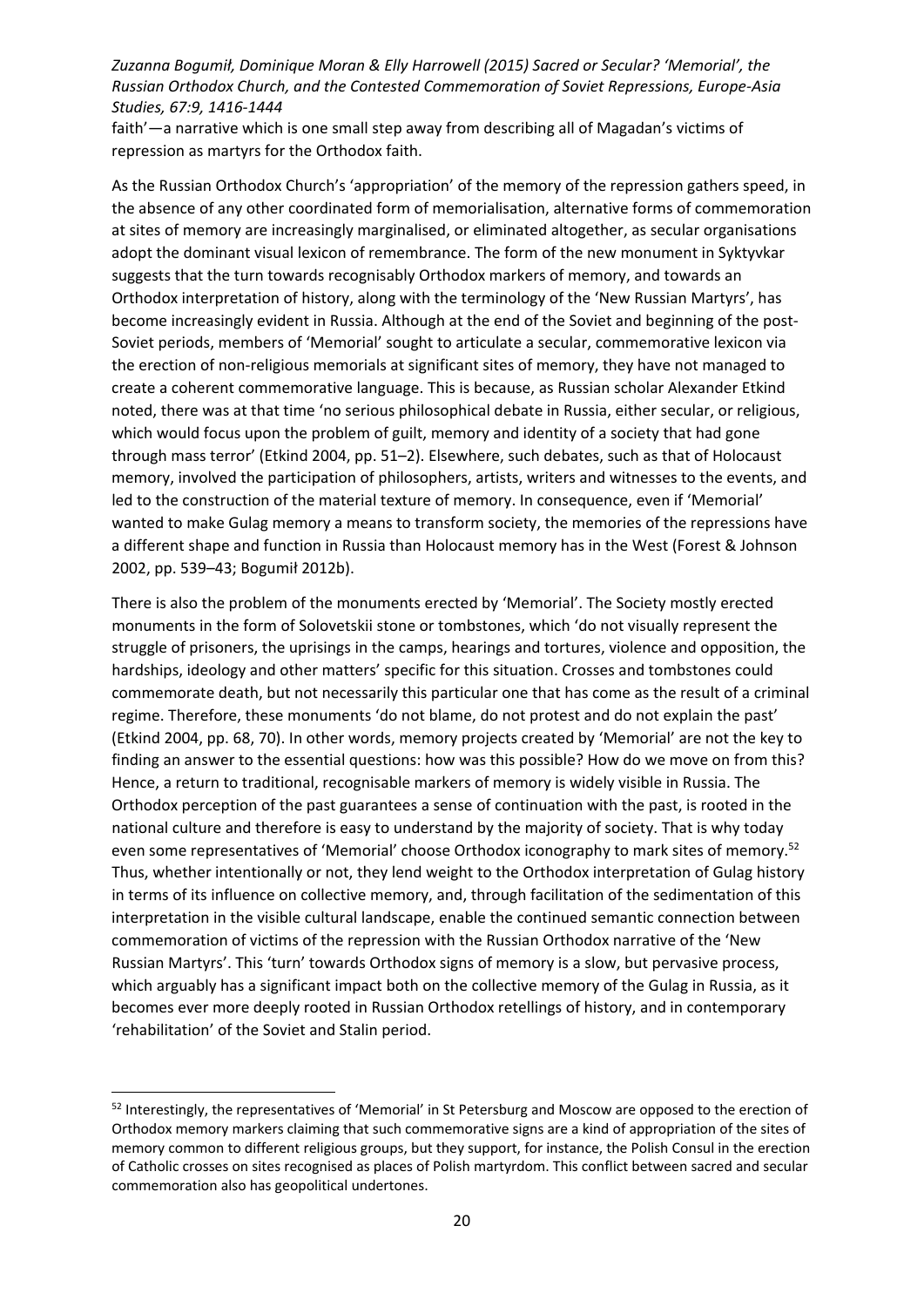#### References

Adler, N. (1993) Victims of Soviet Terror, the Story of the Memorial Movement (Westport, CT, Praeger Publishers).

Adler, N. (2004) The Gulag Survivors, Beyond the Soviet System (Edison, NJ, Transaction Publishers).

Anderson, B. (1983) Imagined Communities: Reflections upon the Origin and Spread of Nationalism (London, Verso).

Andreev, Ya. (1990) 'Litsom k litsu', Ural'skii Rabochii, September. Andreev, Ya. (1993) 'I Khram i pamyatnik—nashe obshche pokayanie', Vechernii Ekaterinburg, 13 February.

Anstett, E. (2011) 'Memory of Political Repression in Post‐Soviet Russia: The Example of the Gulag', Online Encyclopedia of Mass Violence, 13 September, available at:

http://www.massviolence.org/Memory‐ofpolitical‐repression‐in‐post‐Soviet‐Russia‐the, accessed 1 August 2012.

Applebaum, A. (2003) Gulag: A History of the Soviet Camps (London, Allen Lane). Barner‐Barry, C. (1999) 'Nation Building and the Russian Federation', in Glad, B. & Shiraev, E. (eds) The Russian Transformation; Political, Sociological and Psychological Aspects (New York, NY, Martin's Press).

Bogumił, Z. (2010a) 'Kresty i kamni: Solovetskie simboly v konstruirovanii pamyati o Gulage', Neprikosnovennyi Zapas, 71, 3.

Bogumił, Z. (2010b) 'Konflikty pamięci? o interpretacjach historii Gułagu', Kultura i Społeczeństwo, 4.

Bogumił, Z. (2011) 'Wyspy Sołowieckie joko "rosyjska Golgota"—o prawosławnym języku mowienia o represjach sowieckich', in Golachowska, E. & Zielińska, A. (eds) Konstrukcje i dekonstrukcje tożsamości, Tom 1, Wokoł religii i jej języka (Warsaw, Slawistyczny Ośrodek Wydawniczy).

Bogumił, Z. (2012a) 'Stone, Cross and Mask: Searching for Language of Commemoration of the Gulag in the Russian Federation', Polish Sociological Review, 177, 1.

Bogumił, Z. (2012b) Pamięć Gułagu (Krakow, Universitas).

Butorin, M. (2000) 'Solovetski kamen' na Lubyanke', Pravda Severa, 31 August.

Chukhin, I. (1989) 'Na ostrove skorbi', newspaper cutting located in the Solovki Museum archives in the 'museum activities' file.

Connerton, P. (1989) How Societies Remember (New York, NY, Cambridge University Press).

Crampton, A. (2001) 'The Voortrekker Monument, the Birth of Apartheid, and Beyond', Political Geography, 20, 2.

Czarnowski, S. (1956a) Studia z dziejów kultury celtyckiej. Studia z dziejów religii (Warsaw, PWN).

Czarnowski, S. (1956b) Kult bohaterów i jego społeczne podłoże. Święty Patryk—bohater narodowy Irlandii (Warsaw, PWN).

Damanskin (Orlovsky), I. (2011) 'Russkaya Pravoslavnaya Tserkov v period gonenii dvadtsatogo stoletiya. Opyt lyudskikh stradanii i ikh plody', in Igumen (Badanin), M. (ed.) Khristianskie vozzrenaya na stradanaya i skorbi v spasenii cheloveka (Murmansk, St Petersburg, Izdatel'stvo 'Ladan').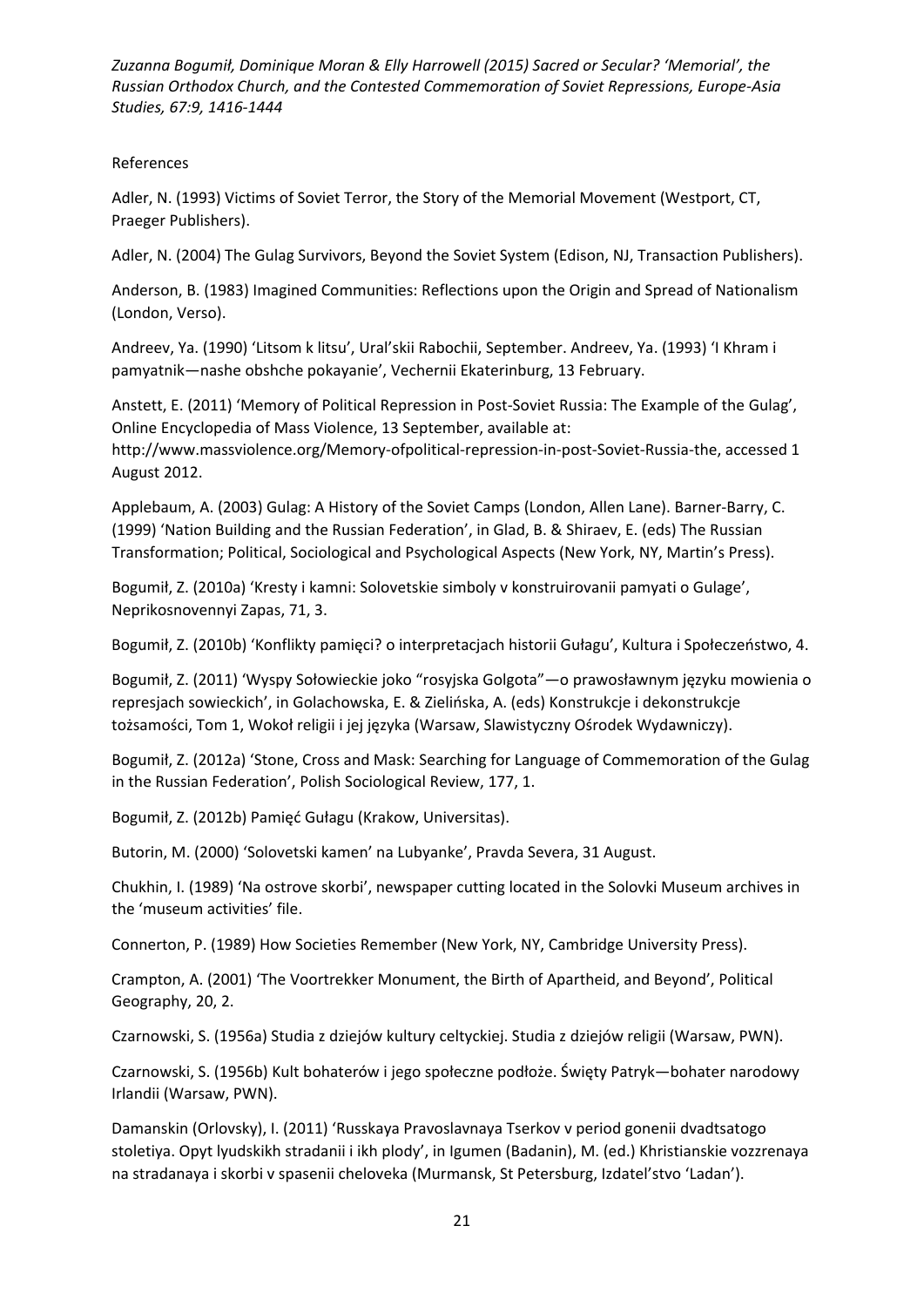Davis, N. (1996) 'The Russian Orthodox Church: Opportunity and Trouble', Communist and Post-Communist Studies, 29, p. 3.

Dorman, V. (2010) 'From the Solovki to Butovo: The Appropriation of the Memory of the Repressions by the Russian Orthodox Church', Laboratorium, 2.

Etkind, A. (2004) 'Vremya sobirat' kamni. Poslerevolyutsionnaya kul'tura politicheskoi skarbi v sovremennoi Rossii', Ab Imperio, 2.

Etkind, A. (2009) 'Stories of the Undead in the Land of the Unburied: Magical Historicism in Contemporary Russian Fiction', Slavic Review, 68, 3.

Forest, B. & Johnson, J. (2002) 'Unravelling the Threads of History: Soviet-Era Monuments and Post-Soviet National Identity in Moscow', Annals of the Association of American Geographers, 92, 3.

Friedland, R. & Hecht, R. D. (2006) 'The Powers of Place', in Stier, O. B. & Landres, J. S. (eds) Religion, Violence, Memory, and Place (Bloomington, IN, Indiana University Press).

Garrard, J. & Garrard, C. (2008) Russian Orthodoxy Resurgent. Faith and Power in the New Russia (Princeton, NJ & Oxford, Princeton University Press).

Gillis, J. R. (1994) Commemorations; The Politics of National Identity (Princeton, NJ, Princeton University Press).

Grabinova, I. (2007) '30 oktyabrya—den' pamyati i borby', 30 oktyabrya, 79.

Greeley, A. (1994) 'A Religious Revival in Russia?', Journal for the Scientific Study of Religion, 33, 3.

Halbwachs, M. (1941) La topographie légendaire des Evangiles en Terre Saint (Paris, Presse Universitaires de France).

Halbwachs, M. (1992) On Collective Memory (Chicago, IL, The University of Chicago Press).

Hebbert, M. (2005) 'The Street as Locus of Collective Memory', Environment and Planning D: Society and Space, 23, 4.

Hobsbawn, E. & Ranger, T. (1983) The Invention of Tradition (Cambridge, Cambridge University Press).

Hochschild, A. (2010) 'Public Memory: Adventures in Public History', The Public Historian, 32, 4.

Hoelscher, S. & Alderman, D. H. (2004) 'Memory and Place: Geographies of a Critical Relationship', Social & Cultural Geography, 5, 3.

Iofe, V. (2002) Granitsy smysla (St Petersburg, Izdatelstvo, Nord‐West).

Irwin‐Zarecka, I. (2007) Frames of Remembrance: The Dynamics of Collective Memory (New Brunswick, NJ, Transaction Publishers).

Johnson, N. (1995) 'Cast in Stone: Monuments, Geography, Nationalism', Environment and Planning D: Society and Space, 13, 1.

Johnson, N. (2002) 'Mapping Monuments: The Shaping of Public Space and Cultural Identities', Visual Communication, 1, 3.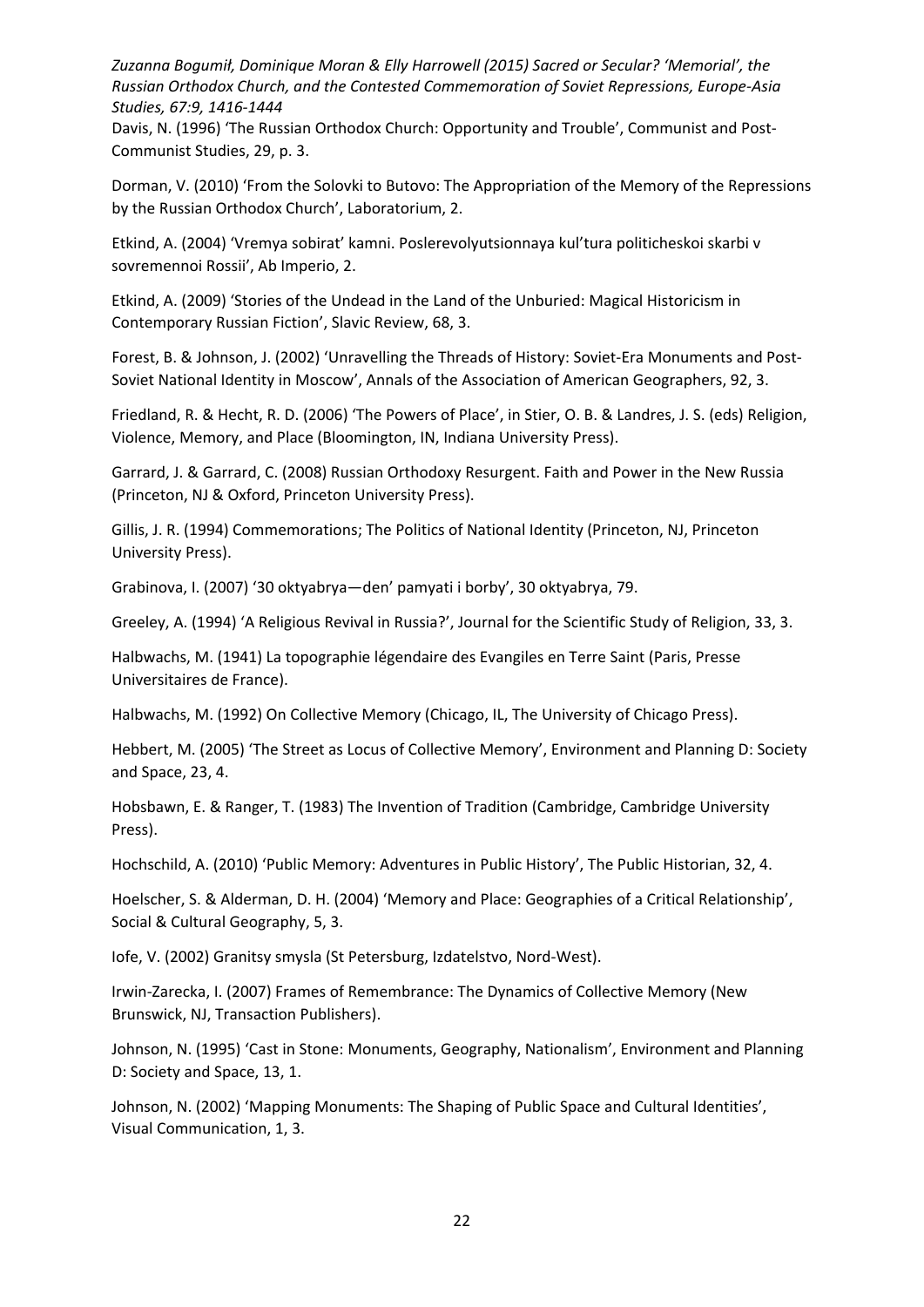Jordan, J. (2006) Structures of Memory: Understanding Urban Change in Berlin and Beyond (Stanford, CA, Stanford University Press).

Kahla, E. (2010) 'The New Martyrs of Russia—Regeneration of Archaic Forms or Revival?', Ortodoksi, 51.

Khrushcheva, N. (2005) '"Rehabilitating" Stalin', World Policy Journal, 22, 2.

Knox, Z. K. (2005) Russian Society and the Orthodox Church: Religion in Russia after Communism (Abingdon, Routledge).

Kopylova, N. (2001) 'V pamyat' o novomuchenikakh i ispovednikakh Solovetskikh', Moskovskii zhurnal, 4, April.

Krindatch, A. D. (2004) 'Patterns of Religious Change in Post‐Soviet Russia: Major Trends from 1998 to 2003', Religion State and Society, 32, 2.

Kutozov, J. (1996) 'Kogda govarit' tishina', Vechernii Ekaterinburg, 29 October

Landres, J. S. & Stier, O. B. (2006) 'Introduction', in Stier, O. B. & Landres, J. S. (eds) Religion, Violence, Memory, and Place (Bloomington, IN, Indiana University Press).

Leoig, A. (1998) '"Treugol'nik stradanii" Ernsta Neizvestnogo: Magadan, Vorkuta Ekaterinburg', in Biryukov, A. M. (ed.) Kolyma (Dal'stroi. Gulag. Skorb' i sud'by, Materialy nauchno‐prakticheskoi konferentsii (Magadan, Severnyj mezhdunarodnyi universitet).

Matafonova, Yu. (1993) 'Srazhenie—ne vozrazhenie', Ural'skii Rabochii, 9 February. Medovoi, I. (1996) 'Chtob ne vidit ni trusa ni shipkoy gryaz', Kultura, 15 June.

Merridale, C. (2001) Night of Stone, Death and Memory in Twentieth‐Century Russia (New York, NY, Viking).

Misztal, B. (2003) Theories of Social Remembering (Maidenhead, Open University Press).

Mitchell, K. (2003) 'Monuments, Memorials and the Politics of Memory', Urban Geography, 24, 5.

Mozgovoi, A. (1990) 'Verite v vozrozhdenie', Pravda Severa, 20 October.

Neizvestnii, E. (1989) 'Ya vsyudu odin i tot zhe', Druzhba Narodov, 12.

Nikolayenko, O. (2008) 'Contextual Effects on Historical Memory: Soviet Nostalgia among Post‐Soviet Adolescents', Communist and Post‐Communist Studies, 41, 2.

Nora, P. (1996) Realms of Memory: Rethinking the French Past, Vol. 1 Conflicts and Divisions (New York, NY, Columbia University Press).

Olick, J. K. (ed.) (2003) States of Memory: Continuities, Conflicts and Transformations in National Retrospection (Durham, NC, & London, Duke University Press).

Orlov, B. & Kotzer, S. (1998) 'The Russian Orthodox Church in a Changing Society', in Schleifman, N. (ed.) Russia at a Crossroads. History, Memory and Political Practice (London, Frank Cass Publishers).

Osipenko, M. V. (2007) Vo ototse okeana moray … putevoditel' po solovetskoi obiteli i ee skitam (Moscow, OAO Ulyanovskii Dom Pechati).